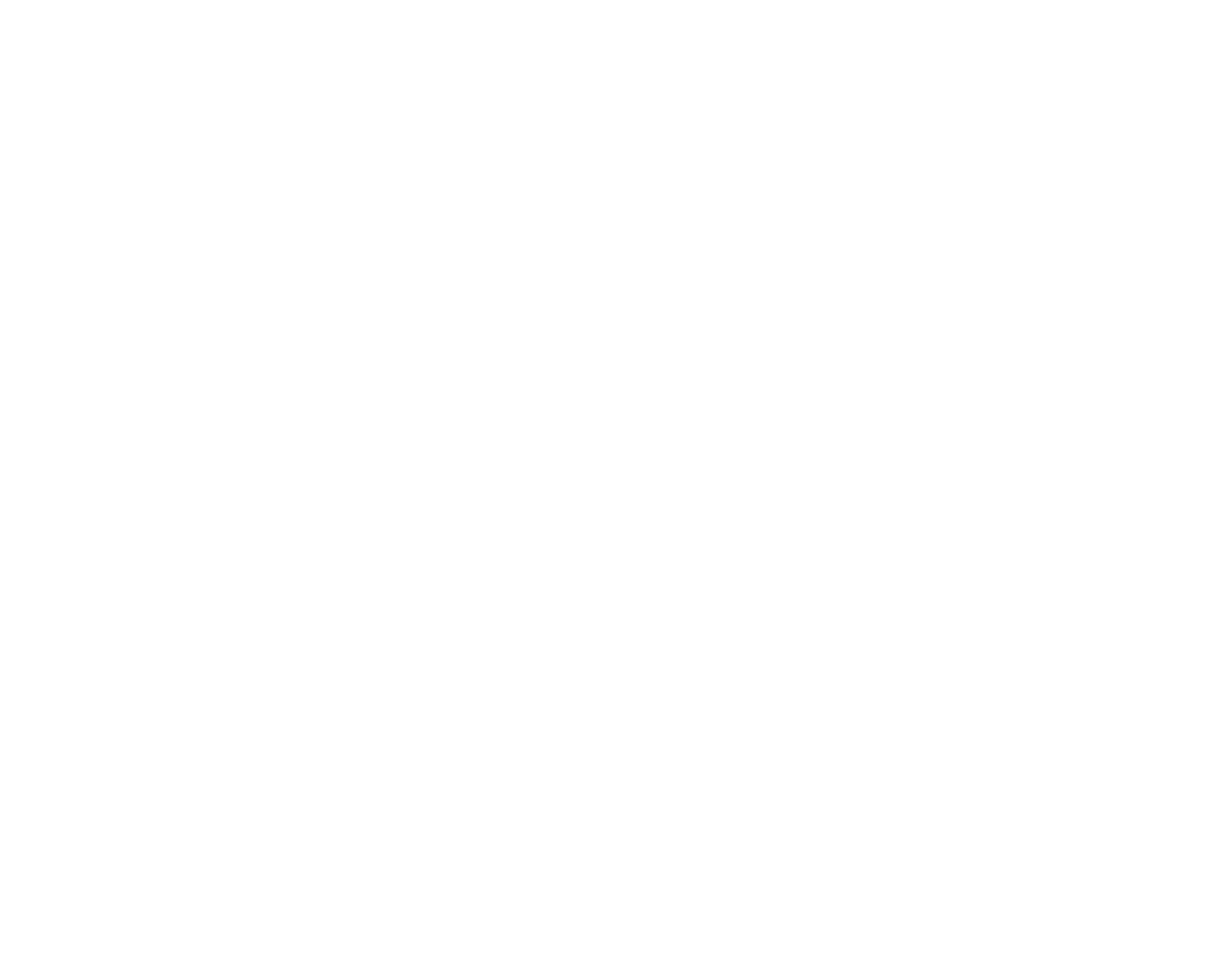# **FINAL REFLECTION**

As we finish up John, take some time to reflect on key themes that God has been teaching you these past few months.

Begin by reading John 12-21 all the way through or better yet, read the whole book!

Consider, are there any specific verse(s) that you have been meditating on? Are there clear ways that you have seen God work? How has John's Gospel impacted your life and now, what are you doing to do about it?



The book of JOHN (Part 2) study journal Northwest Hills Community Church • 2021

Thank you for participating in this study resource! We believe that it is important to be practicing the disciplines as we pursue loving Jesus and this is one way that we get to do it together!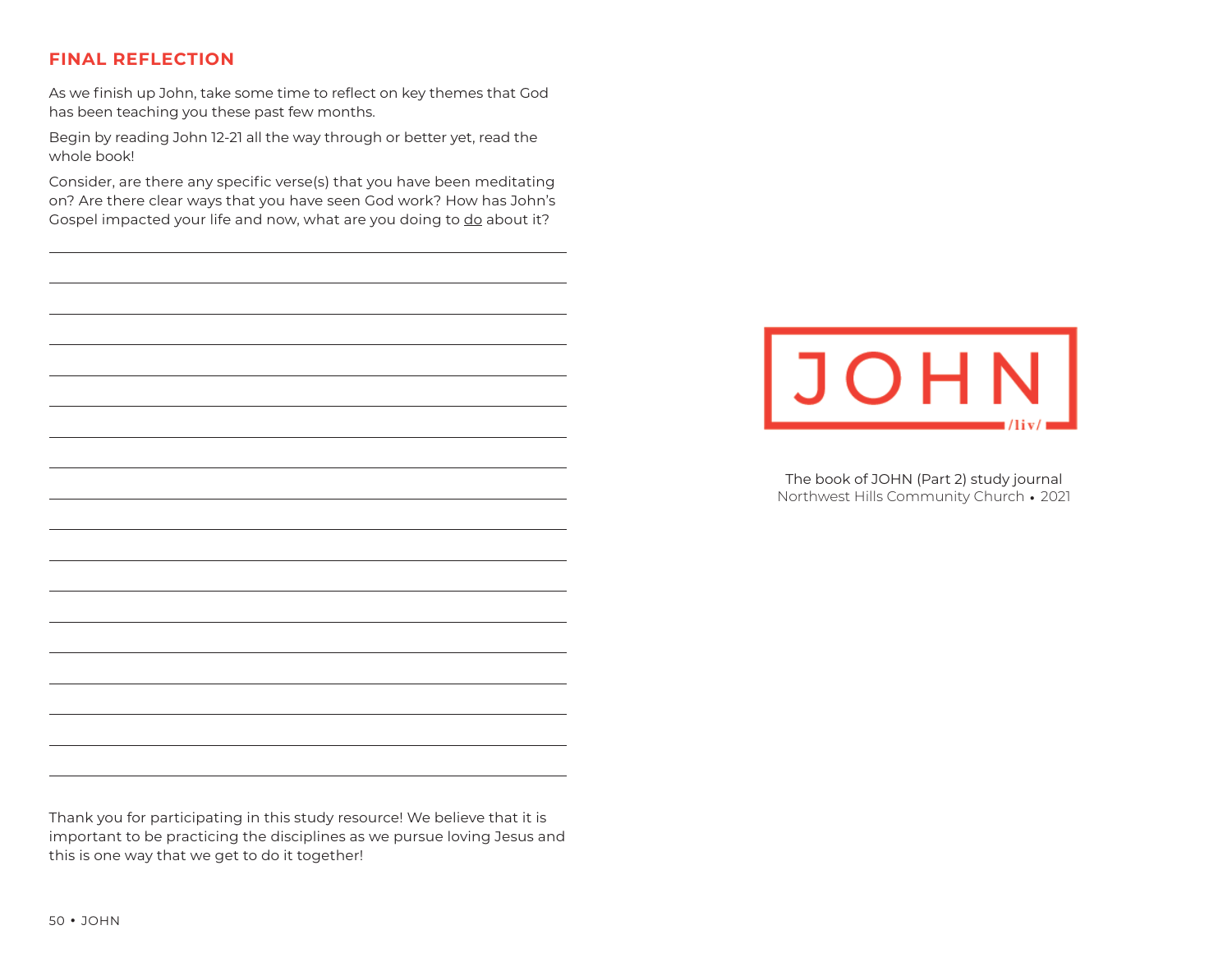### **WELCOME TO THE JOHN JOURNAL**

In March we began a 26-week journey through the Gospel of John. Now, in Part 2 of this two-part journal, we will dive deeper into John chapters 12-21. In these final chapters of John's Gospel we get to understand, more deeply, John's first hand account of Jesus' final week before his death and the glorious victory that followed. John was one of Jesus' closest friends who was there at the cross. Really soak up these chapters of John as we get to sit in awe of how incredible our savior is.

As we study the Gospel of John together, remember to be patient. It can be easy to jump to other sources as we study the Word of God, but as we study together, take your time and think critically about the text. Consider others that you can connect with, maybe your Community Group, to share what God is teaching you throughout this series. Learn more about how to get the most out of this journal in this introduction as we study John's account of Jesus' ministry here on earth as a NWH family.

# **TABLE OF CONTENTS**

- **5** | **Introduction** John (Part 2): John 12-21
- **11** | Week 16 (June 27) John 12
- **14** | **JULY** Spiritual Discipline, Extravagant Generosity
- **17** | Week 17 (July 4) John 13
- **21** | Week 18 (July 11) John 14
- **24** | Week 19 (July 18) John 15
- **29** | Week 20 (July 25) John 16
- **32** | **AUGUST** Spiritual Discipline, Simplicity
- **35** | Week 21 (August 1) John 17
- **38** | Week 22 (August 8) John 18
- **41** | Week 23 (August 15) John 19
- **44**| Week 24 (August 22) John 20
- **47** | Week 25 (August 29) John 21
- **50** | John (Part 2) Reflection

#### **A** – APPLY

How can you apply what you learned from today's verse(s) to your life? Is there a command to obey? A sin to confess? Or a promise you can claim? Record here the thoughts God brought to your mind as you read the passage and/or a plan to live out this verse.

#### **R** – RESPOND

Write here your response to God. Your response to the passage may take on many forms. You may indicate what you are going to do because of what you have learned. You may respond by writing out a prayer to God.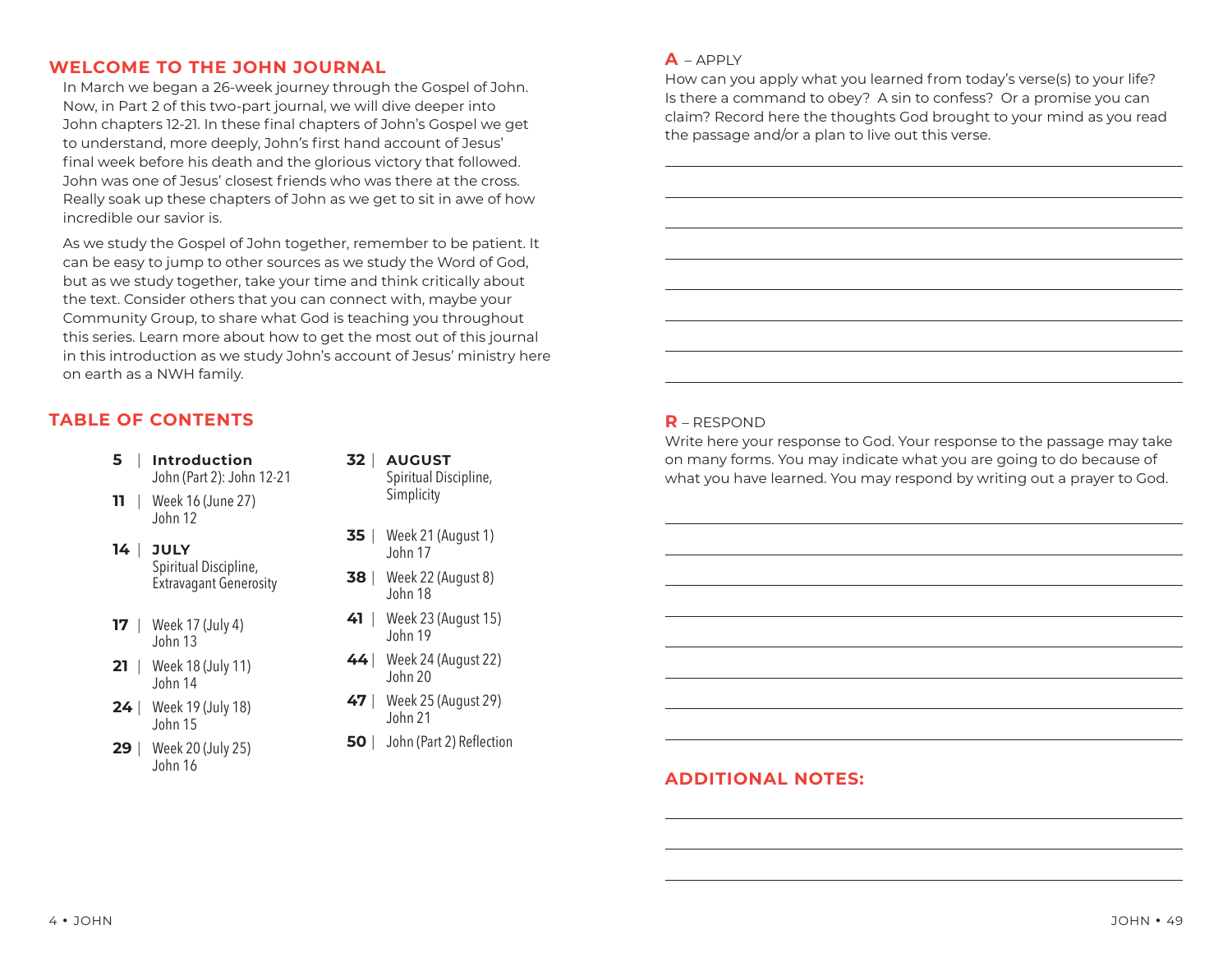*Read Sunday's passage. Begin with prayer as you open up the Word.* 

# **H** – HIGHLIGHT

After reading the passage of scripture, highlight each verse that speaks to you by copying it out in your journal below.

## $E - FXPI AIN$

Explain what the text means. What did you observe about the verse(s)? Record here two or three facts you discovered as you looked more closely at the verse(s).

### **WHAT IS IN THIS JOURNAL?**

This journal has been put together by NWH to help guide you through the Gospel of John in your own personal study. This is not a replacement for the Sunday gathering but rather a supplemental material to help you engage more deeply both with the Bible and spiritual disciplines.

### **EACH WEEK**

As a church, we will be focusing on one chapter from the Gospel of John each week. At the beginning of the week, you are invited to take notes during the Sunday message. Then, Monday through Friday, you are encouraged to meditate on the week's passage using the **H-E-A-R Bible study method.** 

**H-E-A-R** is a great method of Bible reading and journaling. It encourages us to create an atmosphere to hear God speak.

## **H – HIGHLIGHT**

After reading the passage of scripture, highlight each verse that speaks to you by copying it out in your journal.

### **E – EXPLAIN**

Explain what the text means. By asking some simple questions, with the help of the Holy Spirit, you can better understand the meaning of a passage or verse by engaging with the text and wrestling with its meaning.

#### Consider:

- **•** Why was this written?
- **•** To whom was it originally written?
- **•• How does it fit with the surrounding verses?**
- **•** Why did the Holy Spirit inspire John to include this passage in this Gospel?
- **•** What is John intending to communicate through this text?

### **A – APPLY**

Application is at the heart of the process. How can you apply what you learned from today's verse(s) to your life? Is there a command to obey? A sin to confess? Or a promise you can claim? Answer a series of questions to uncover the significance of these verses to you personally:

- **•** How should this passage change me?
- **•** What does this mean today?
- **•** What is God saying to me?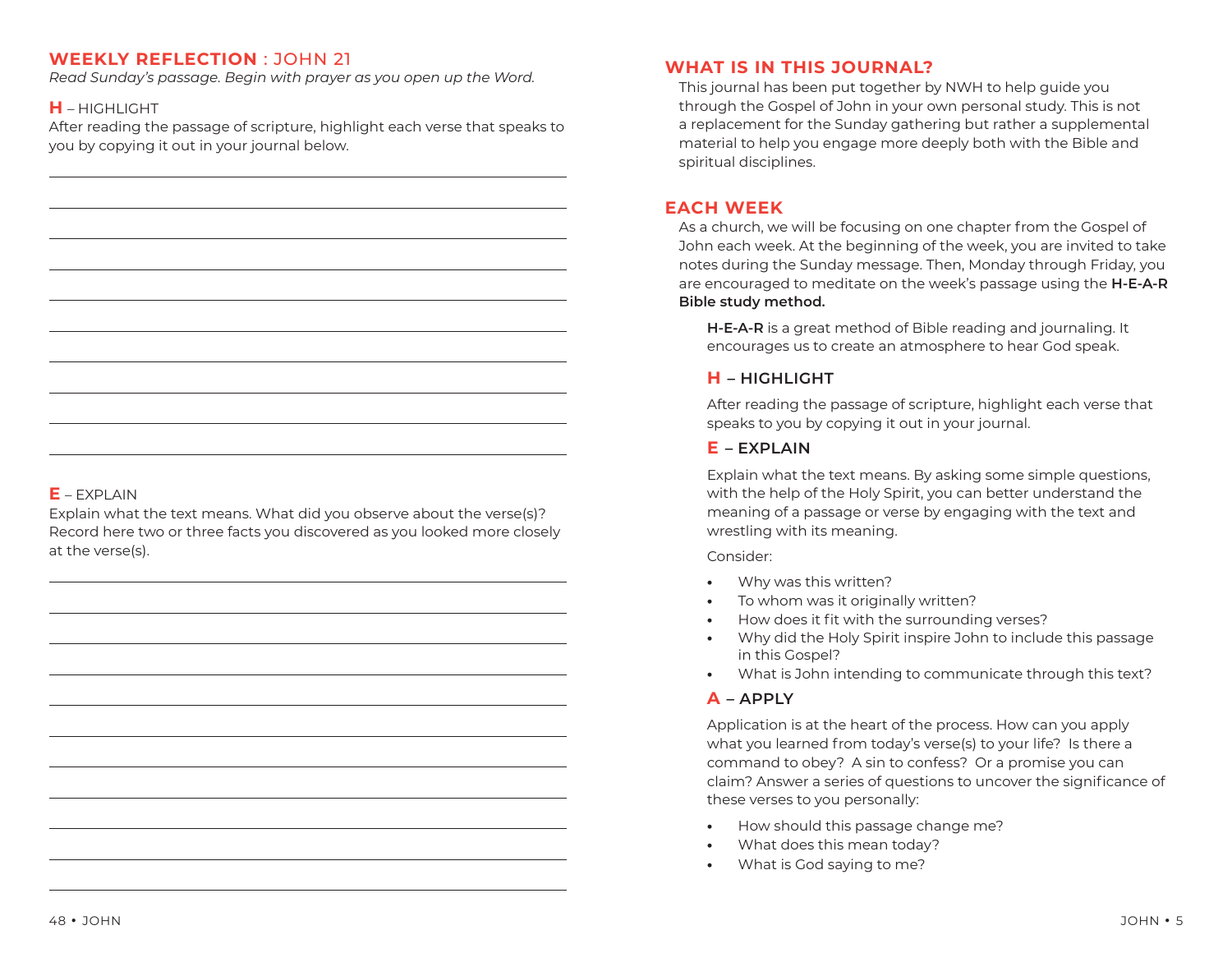

### **R – RESPOND**

Your response to the passage may take on many forms. You may write a call to action. You may describe how you will be different because of what God has said to you through His Word. You may indicate what you are going to do because of what you have learned. You may respond by writing out a prayer to God. For example, you may ask God to help you to be more loving, or to give you a desire to be more generous in your giving. Keep in mind that this is your response to what you have just read.

There will be space for each part of this Bible study method to write out your thoughts and reflections.

Before diving into the Word each day, prayer is an important first step. Ask God to open your eyes to the things that he has for you to learn and grow in as you meditate on the text. Then jump into the passage and see what he unfolds.

### **EACH MONTH**

Each month we, as a church, will be highlighting one spiritual discipline to put into practice.

Here at NWH we are committed to engaging in the disciplines and to practice them in such a way that they become a natural part of our life as we grow in our faith and walk with Jesus.

At the beginning of each month, we will focus on one of the disciplines with an overview from Pastor Josh to read. Throughout the month, take time to try and engage with that discipline.

If you have never practiced any of the disciplines, it is okay to take "baby steps" and start small. Commit to creating a cadence to incorporate that discipline into your life that month.

It is our prayer, that as you study the Gospel of John with this journal in hand, you will be transformed by his Spirit, that he would illuminate his Word to you, and that you would fall more deeply in love with Jesus, himself.

# **INTRODUCTION TO THE GOSPEL OF JOHN**



# **SUNDAY NOTES:**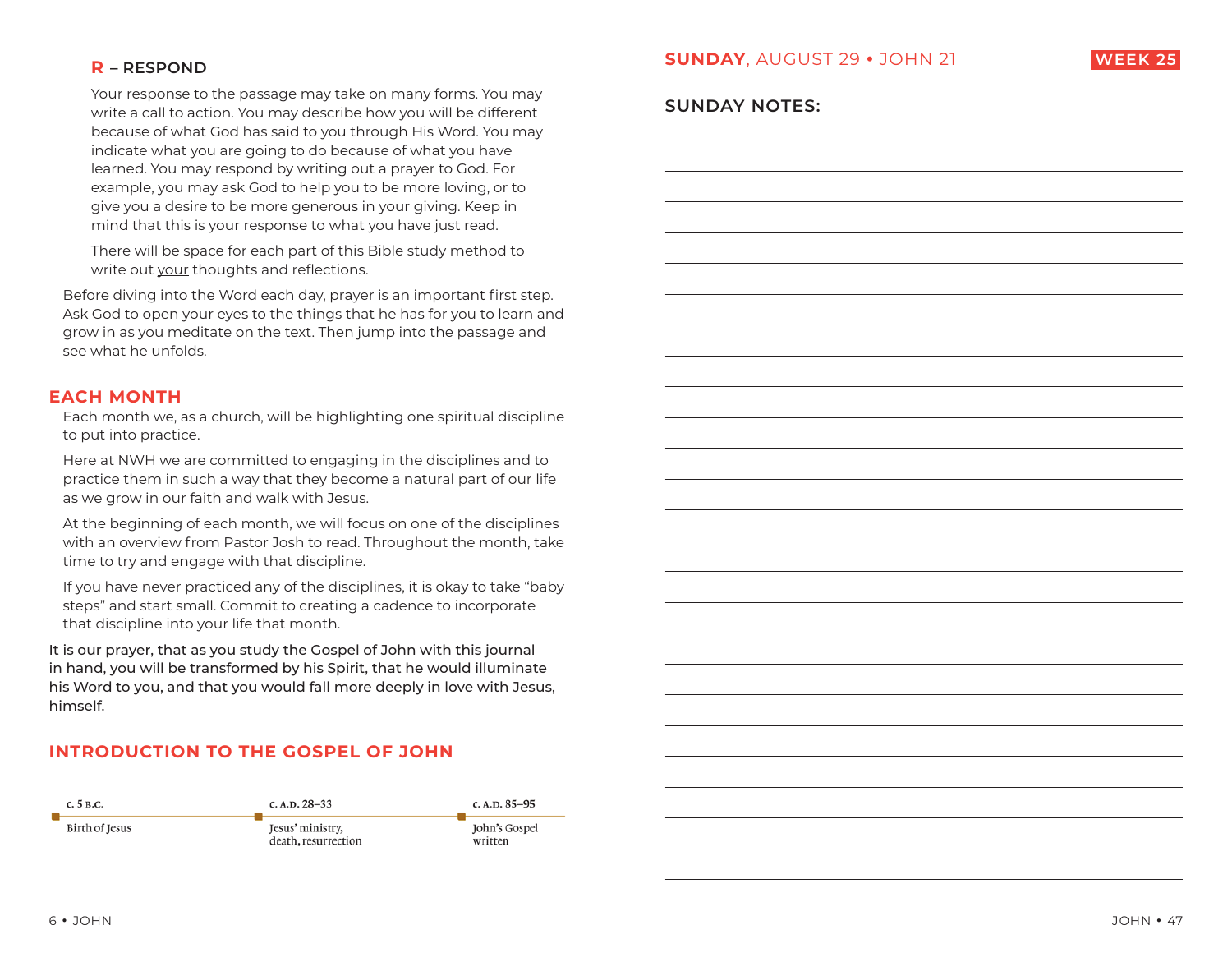### **A** – APPLY

How can you apply what you learned from today's verse(s) to your life? Is there a command to obey? A sin to confess? Or a promise you can claim? Record here the thoughts God brought to your mind as you read the passage and/or a plan to live out this verse.

## **R** – RESPOND

Write here your response to God. Your response to the passage may take on many forms. You may indicate what you are going to do because of what you have learned. You may respond by writing out a prayer to God.

# **ADDITIONAL NOTES:**

# **Author, Date, and Recipients**

John the son of Zebedee wrote this Gospel. He was a Palestinian Jew, one of the 12 disciples, and a member of Jesus' inner apostolic circle. He was referred to as the disciple "whom Jesus loved" (13:23). John also wrote 1–3 John and Revelation. He likely wrote his Gospel account between A.D. 70 (the date of the destruction of the temple) and A.D. 100 (the reputed end of John's life). It was likely written from Ephesus in Asia Minor (modern-day Turkey), one of the most important cities of the Roman Empire at the time. His original audience consisted of Jews and Gentiles living in the larger Greco-Roman world in Ephesus and beyond, toward the close of the first century A.D.

# **Theme and Purpose**

The theme of John's Gospel is that Jesus is the long-awaited, promised Messiah and Son of God. By believing in Jesus, people have eternal life (see 20:30–31).

As evidence that Jesus is the Messiah, John relies on several selected messianic signs performed by Jesus and a series of witnesses to Jesus. These include the Scriptures, John the Baptist, Jesus himself, God the Father, Jesus' miraculous works, the Holy Spirit, and John himself.

# **Key Themes**

I **Jesus.** Jesus is God, the "I am." He existed before the creation of the world, and he has supernatural knowledge. He fulfills the Jewish festivals and institutions. As the sent Son of God, he reflects the Sender. Signs and witnesses demonstrate that he is the Messiah.

II. **The Trinity.** Father, Son, and Spirit are united in their work of revelation and redemption.

III. **Salvation.** God is sovereign in salvation. Jesus' death is the basis of salvation, which is obtained through believing in the living Jesus as the Son of God

IV. **Eternal Life.** Jesus is the giver of eternal life. Believers can experience some of salvation's benefits during this present evil age. V. **Mission.** Believers are called to continue Jesus' mission.

### **Outline**

I. **Prologue:** The Incarnate Word (1:1–18)

II. **Signs of the Messiah, with Teaching about Life in Him** (1:19–12:50)

III. **The Farewell Teaching and the Passion Narrative** (13:1–20:31) IV. **Epilogue:** The Roles of Peter and of the Disciple Whom Jesus Loved (21:1–25)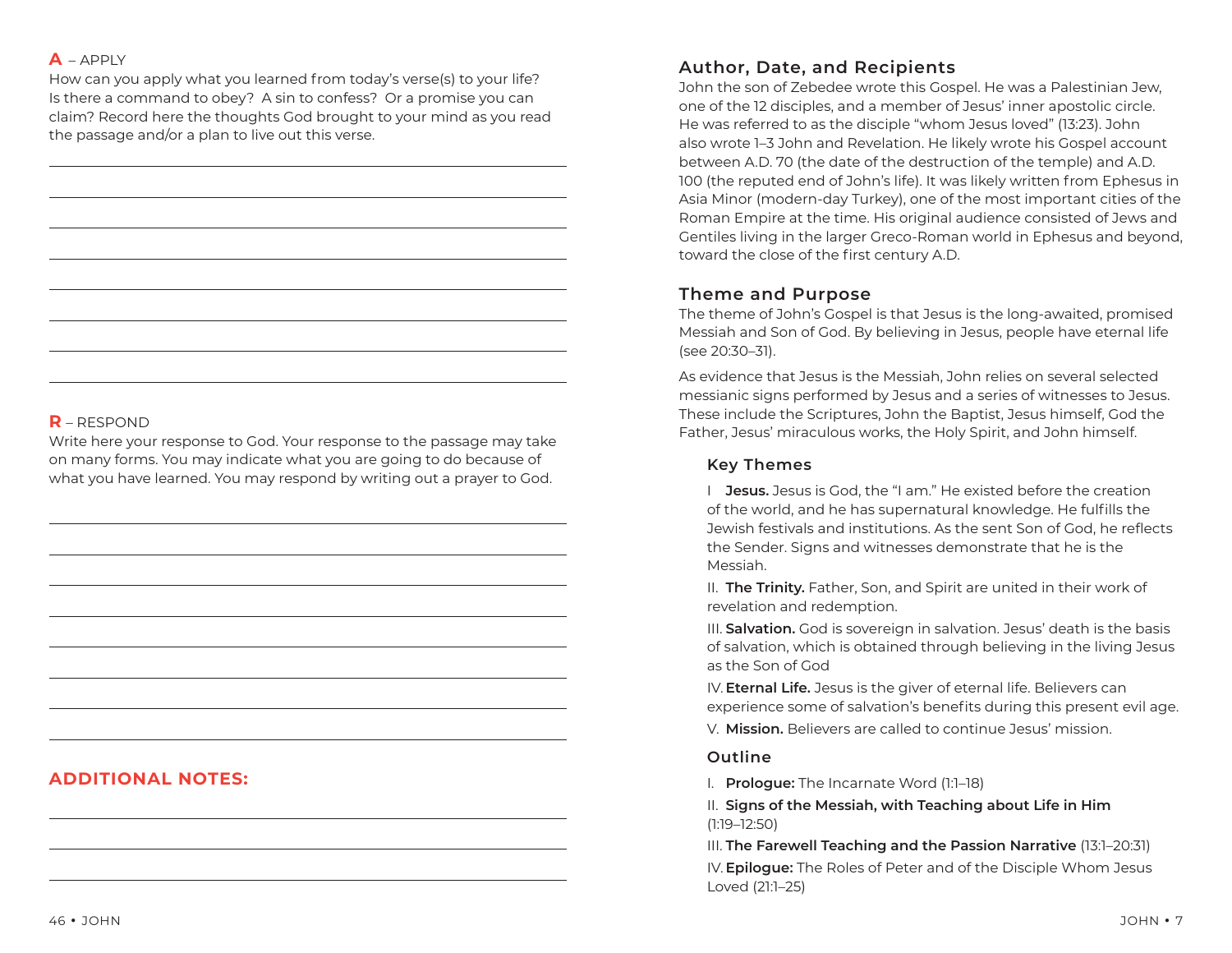# **The Setting of John**

The events of the Gospel of John take place in Palestine, incorporated into the Roman Empire in 63 B.C. Appointed by the Romans as king over the Jews in 37 B.C., Herod the Great ruled until his death in 4 B.C. The Romans divided his kingdom among his descendants.

Introduction to John." *ESV Bible*", Crossway, www.esv.org/resources/esvglobal-study bible/introduction-to-john/

# **HELPFUL RESOURCES WHILE STUDYING JOHN:**

- *BibleProject* Videos: bibleproject.com/learn/john
- *The Gospel According to John*, by D. A. Carson
- *Word Biblical Commentary*: John, by George R. Beasley-Murray
- blueletterbible.org
- biblegateway.com

### **WEEKLY REFLECTION** : JOHN 20

*Read Sunday's passage. Begin with prayer as you open up the Word.* 

### **H** – HIGHLIGHT

After reading the passage of scripture, highlight each verse that speaks to you by copying it out in your journal below.

### $E - FXPI AIN$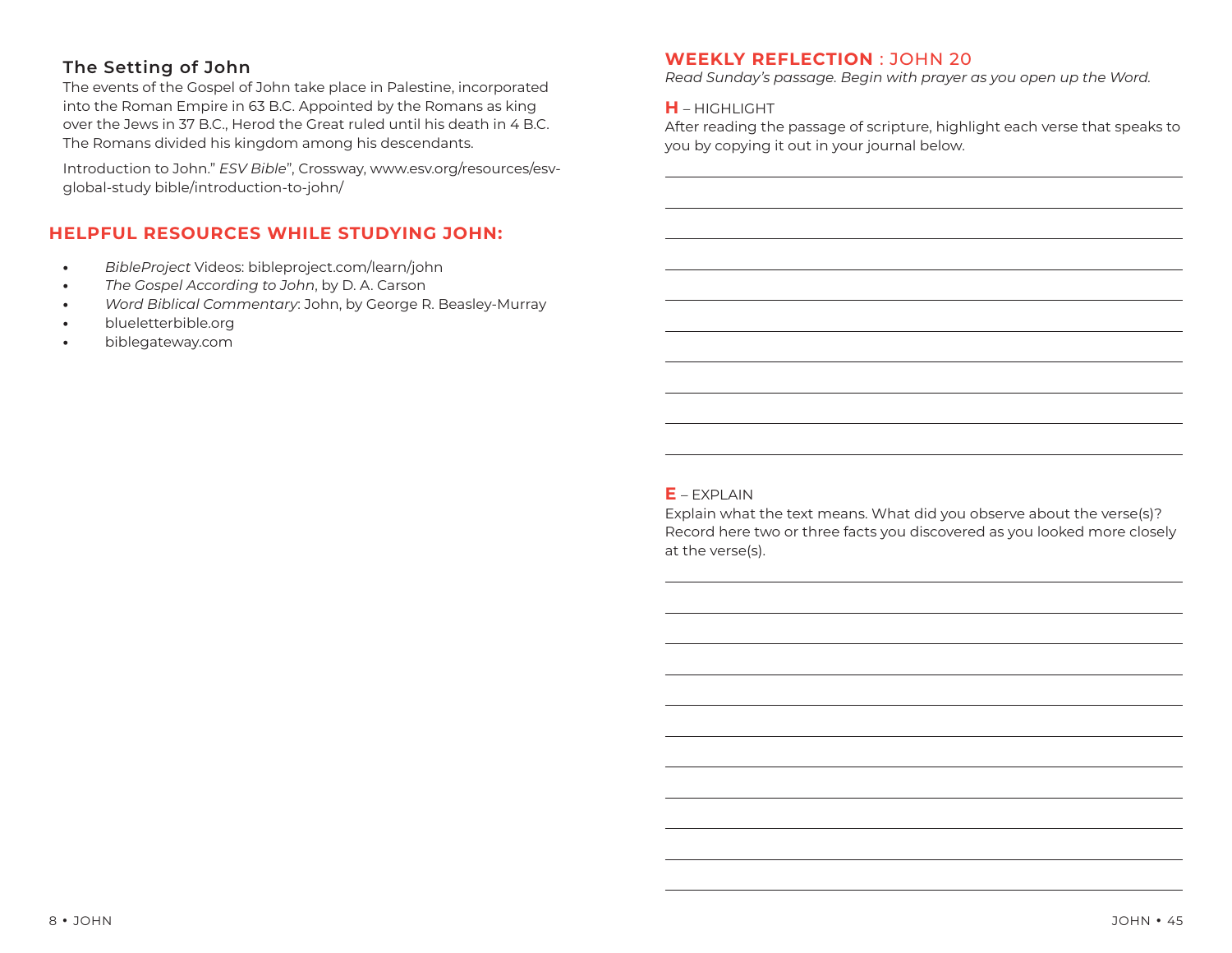**SUNDAY**, AUGUST 22 **•** JOHN 20 **WEEK 24**



**SUNDAY NOTES:** 



CHAPTERS 12-21 (PART TWO)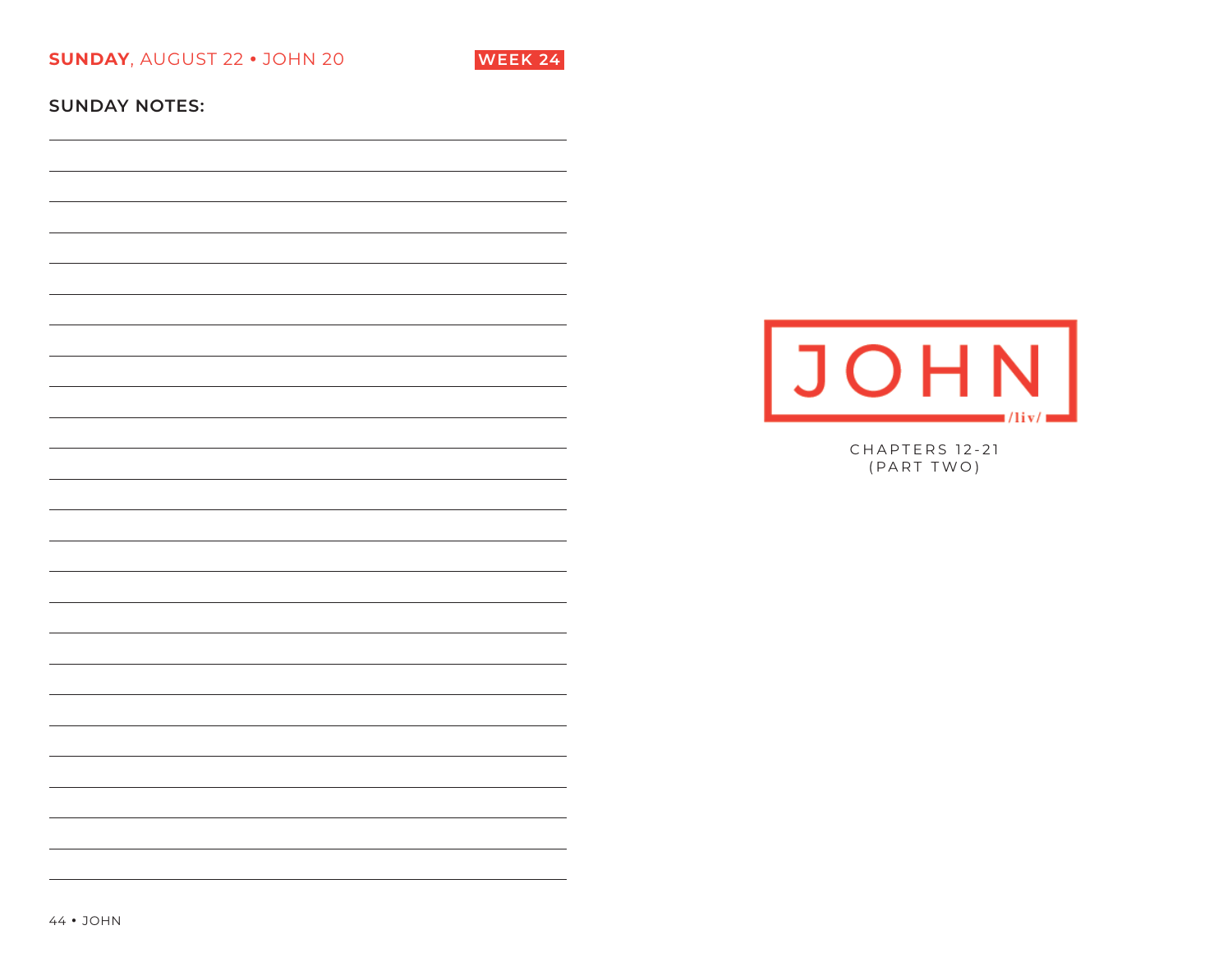

# **JUNE 27 SPEAKER: CODY WAGNER, NWH Intern**

I was born in California and raised in Texas and ever since I can remember I have been in church every chance there was to be in church. The most central and important thing in my life has always been God. My parents homeschooled me so that

they could ensure a good Christian education, my social circles and all my closest friends have been from church, and my first job was even as a janitor for my church.

My parents have been pillars of faith for me my whole life and when I was eight years old, I prayed a prayer that everyone around had been telling me to pray. But there was no repentance behind that prayer. Just a selfish desire to be celebrated alongside my friends.

However, our God is faithful and continued to pursue me lovingly and I finally responded to that at the age of 11. On July 2, 2011, I was at a church camp and I heard God's call so clearly and convicting, I felt as if I could do nothing but respond by giving my life and laying down my desires for His greater plan. I was truly blessed to have a good community and church around me to help me grow my faith through personal discipleship, mission trips, and even opportunities to teach and lead all while I was still a teenager.

Going into my senior year of high school I had a simple plan for the future, I would become a traveling nurse, make lots of money, while helping people, and drive a Jeep Wrangler. I thought, because helping people was noble, it would be enough to be called Godly, but in reality it was that desire for self-gain coming through again and I began to feel uneasy about this plan as I graduated.

Feeling more and more uneasy about this after graduating and seeing doors close, I began to grow more and more frustrated at God till I finally reached a breaking point and surrendered. I felt a call into ministry and had a track record of gifts being affirmed in me so I told God I'd do ministry if He would make the path. Ever since I surrendered, He has been faithful to make that path more clear through three internships with four churches and the opportunity to go to college to study ministry. I continue to walk that path with God today, one step at a time.

### **A** – APPLY

How can you apply what you learned from today's verse(s) to your life? Is there a command to obey? A sin to confess? Or a promise you can claim? Record here the thoughts God brought to your mind as you read the passage and/or a plan to live out this verse.

## **R** – RESPOND

Write here your response to God. Your response to the passage may take on many forms. You may indicate what you are going to do because of what you have learned. You may respond by writing out a prayer to God.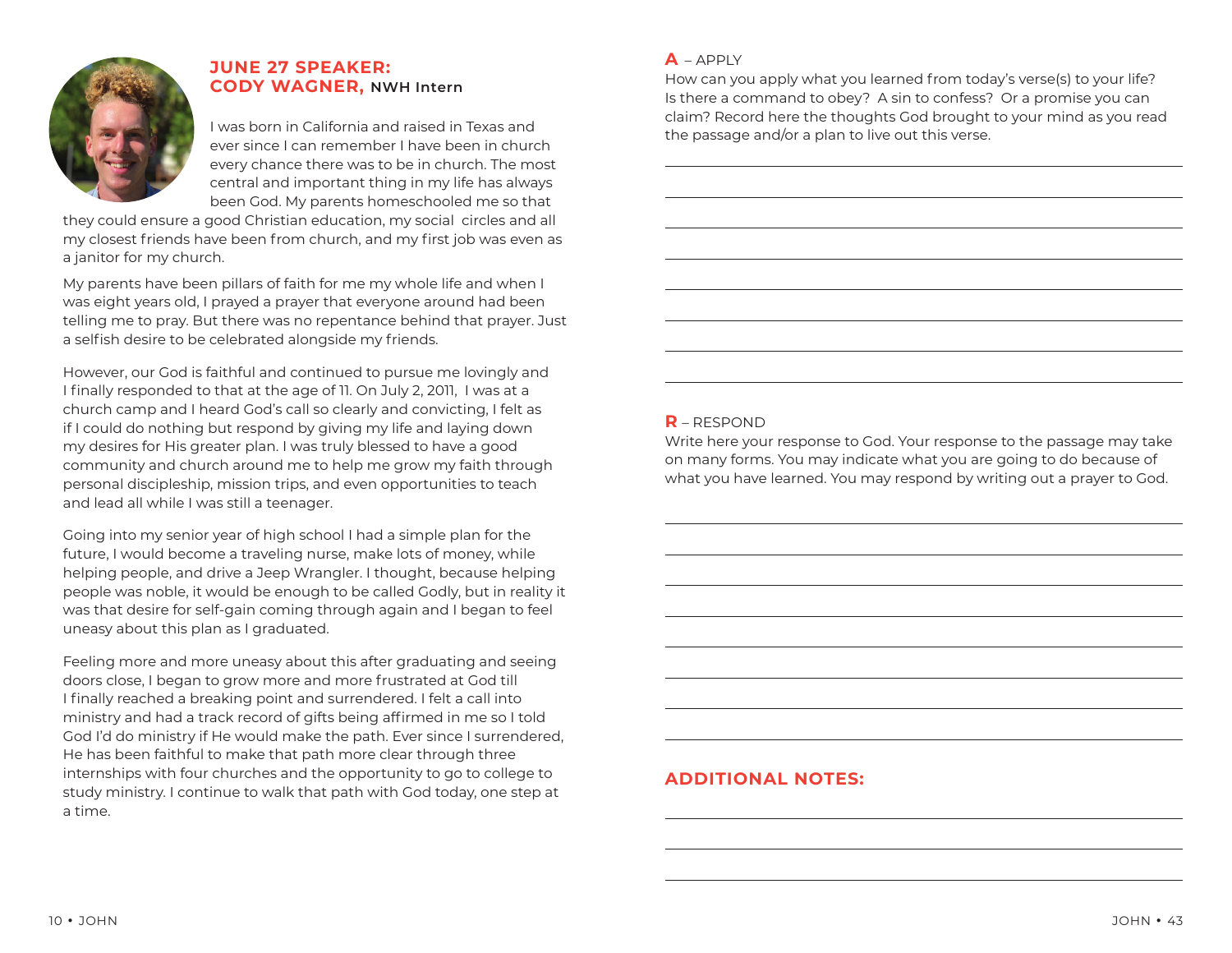*Read Sunday's passage. Begin with prayer as you open up the Word.* 

### **H** – HIGHLIGHT

After reading the passage of scripture, highlight each verse that speaks to you by copying it out in your journal below.



### **SUNDAY NOTES:**

### **E** – EXPLAIN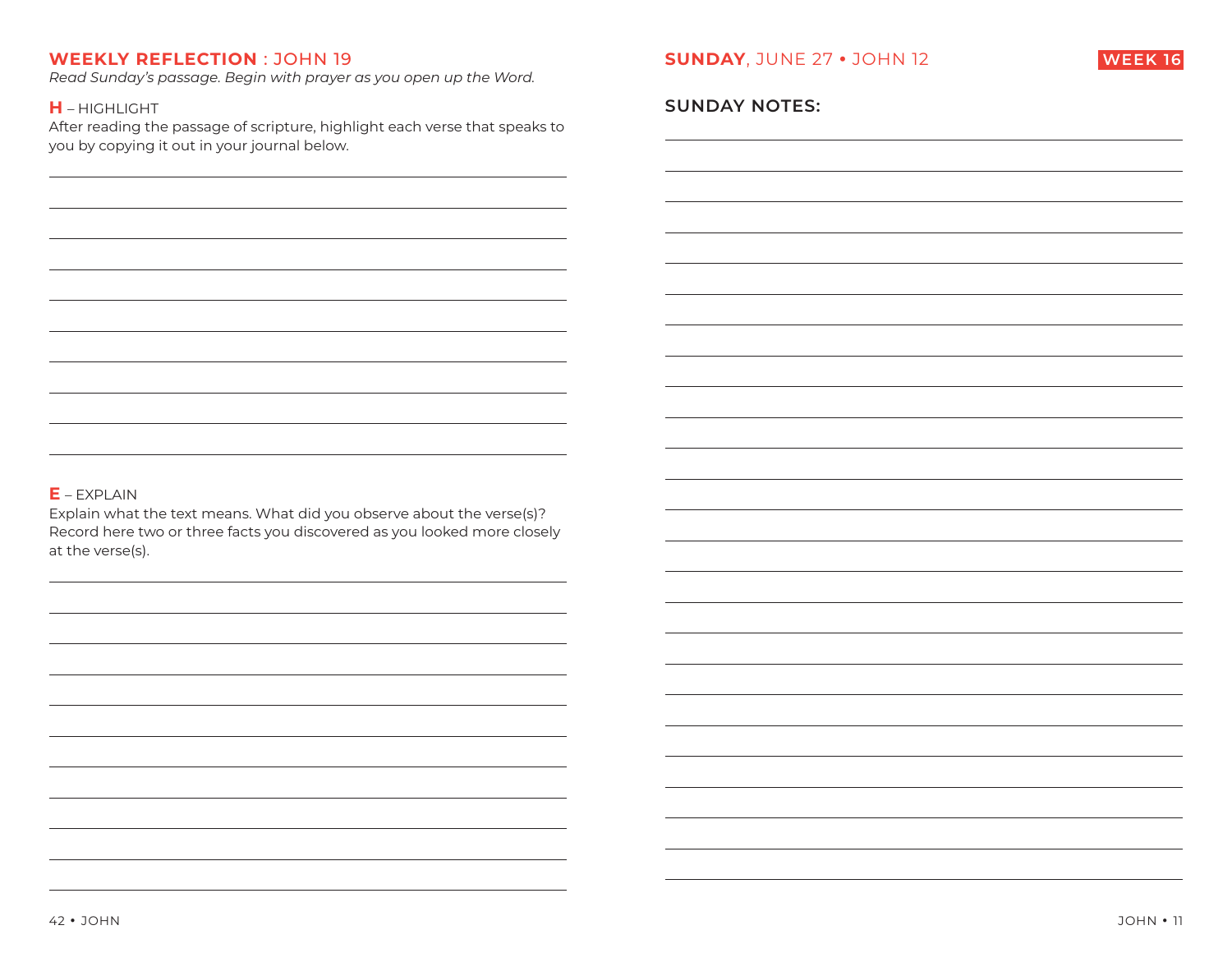*Read Sunday's passage. Begin with prayer as you open up the Word.* 

#### **H** – HIGHLIGHT

After reading the passage of scripture, highlight each verse that speaks to you by copying it out in your journal below.



### **SUNDAY NOTES:**

#### **E** – EXPLAIN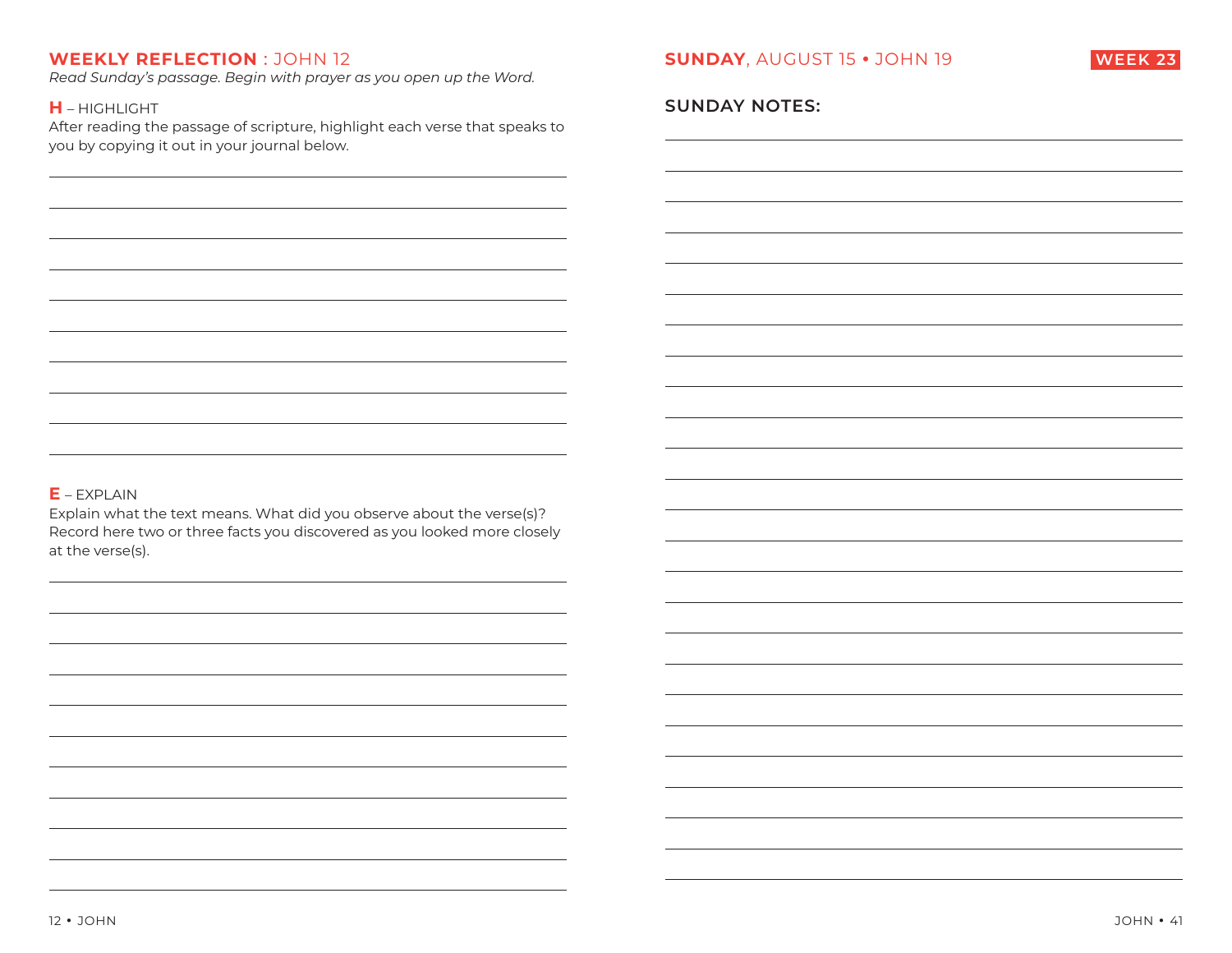#### **A** – APPLY

How can you apply what you learned from today's verse(s) to your life? Is there a command to obey? A sin to confess? Or a promise you can claim? Record here the thoughts God brought to your mind as you read the passage and/or a plan to live out this verse.

#### **A** – APPLY

How can you apply what you learned from today's verse(s) to your life? Is there a command to obey? A sin to confess? Or a promise you can claim? Record here the thoughts God brought to your mind as you read the passage and/or a plan to live out this verse.

### **R** – RESPOND

Write here your response to God. Your response to the passage may take on many forms. You may indicate what you are going to do because of what you have learned. You may respond by writing out a prayer to God.

#### **R** – RESPOND

Write here your response to God. Your response to the passage may take on many forms. You may indicate what you are going to do because of what you have learned. You may respond by writing out a prayer to God.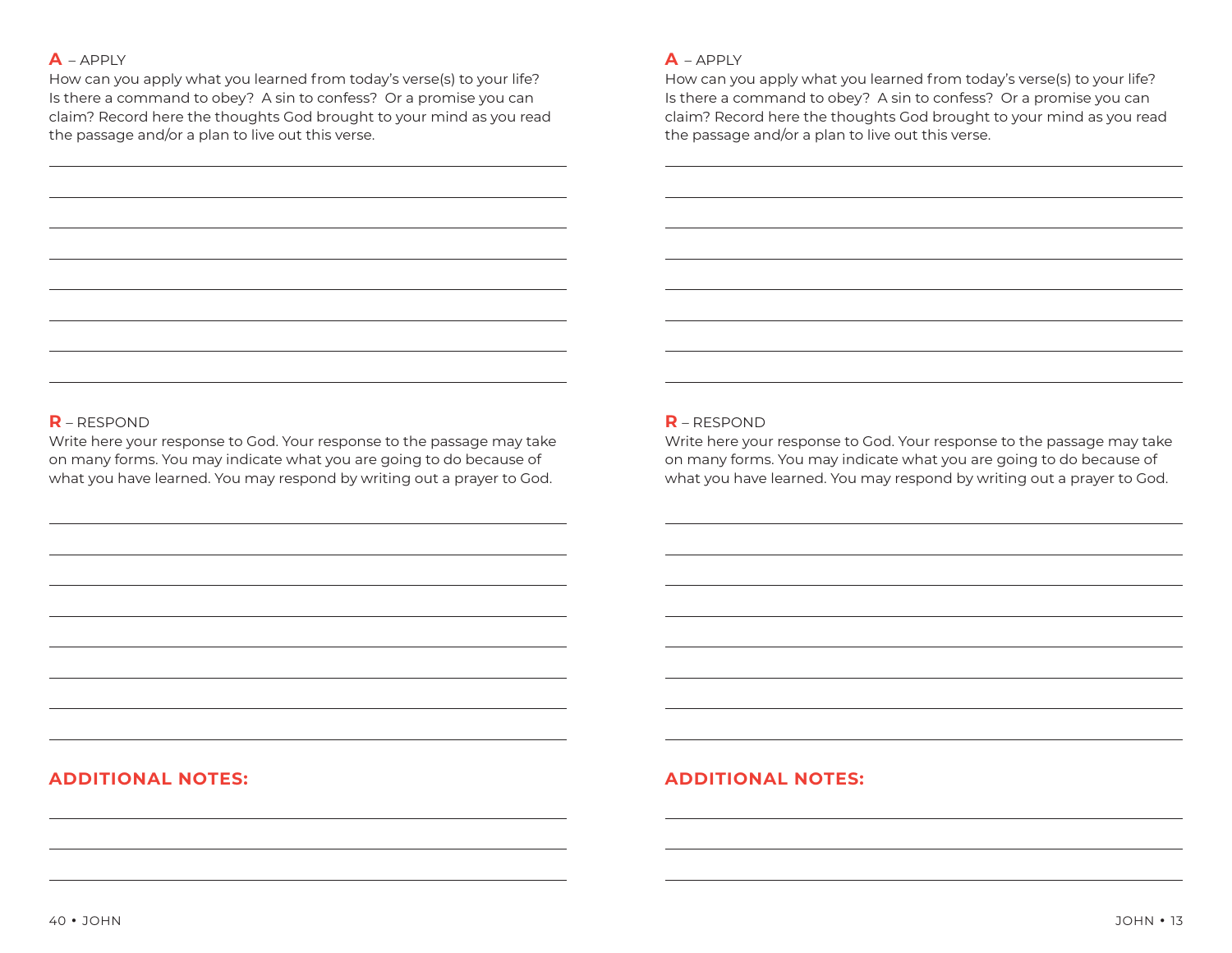# THE DISCIPLINE OF EXTRAVAGANT GENEROSITY

## **1 Timothy 6:17-19:**

*Command those who are rich in this present world not to be arrogant nor to put their hope in wealth, which is so uncertain, but to put their hope in God, who richly provides us with everything for our enjoyment. 18 Command them to do good, to be rich (extravagant) in good deeds, and to be generous and willing to share. 19 In this way they will lay up treasure for*  themselves as a firm foundation for the coming age, so that they *may take hold of the life that is truly life.* 

This year our theme has been LIV: Defining what it means to live. Here, Paul says there is a way to live that is truly living — which means if you aren't doing this YOU WONT be experiencing life the way God intends do good, to be rich (extravagant) in good deeds, and to be generous and willing to share.

To be rich in good deeds and generous doesn't necessarily mean you have to give large amounts of money, but it does mean you need to feel your generosity. Consider these words from Jesus found in **Luke 21:1-4:**

*Jesus looked up and saw the rich putting their gifts into the offering box, 2 and he saw a poor widow put in two small copper coins. 3 And he said, "Truly, I tell you, this poor widow has put in more than all of them. 4 For they all contributed out of their abundance, but she out of her poverty put in all she had to live on."*

The invitation to be radically generous is all about lavishly loving others as we have been lavishly loved by God. As you examine your life this month, where are you in this invitation to be extravagantly generous to God and to others? Where are the opportunities you might have to extravagantly bless others through your generosity?

*— Pastor Josh Carstensen*

### **WEEKLY REFLECTION** : JOHN 18

*Read Sunday's passage. Begin with prayer as you open up the Word.* 

#### **H** – HIGHLIGHT

After reading the passage of scripture, highlight each verse that speaks to you by copying it out in your journal below.

#### $E - FXPI AIN$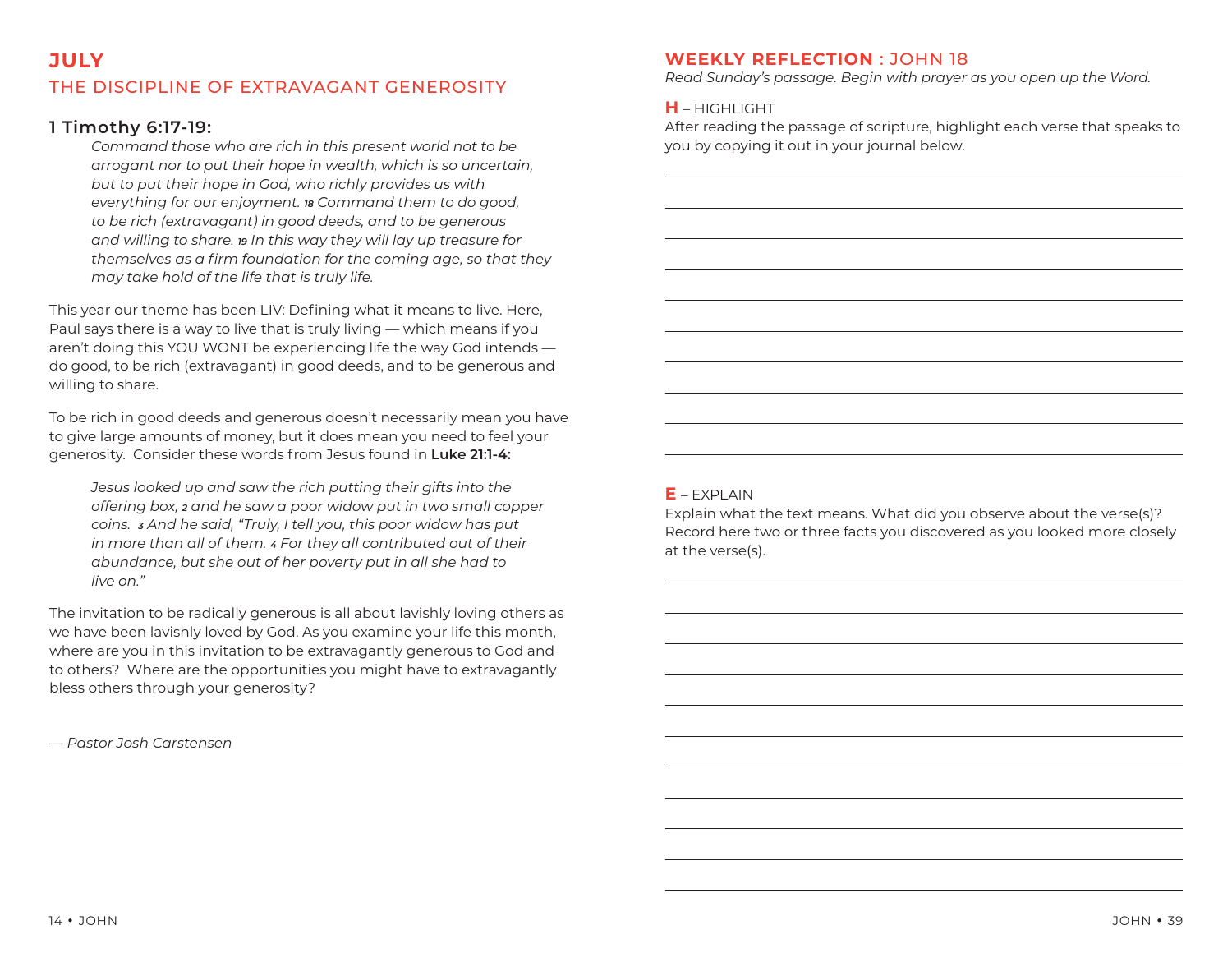

# **Apply & Make a Plan**

What are one or two ways that you want to engage in this discipline throughout this month? Write out a plan to practice these this month.

| <b>SUNDAY NOTES:</b> |  |  |  |  |  |  |  |  |
|----------------------|--|--|--|--|--|--|--|--|
|----------------------|--|--|--|--|--|--|--|--|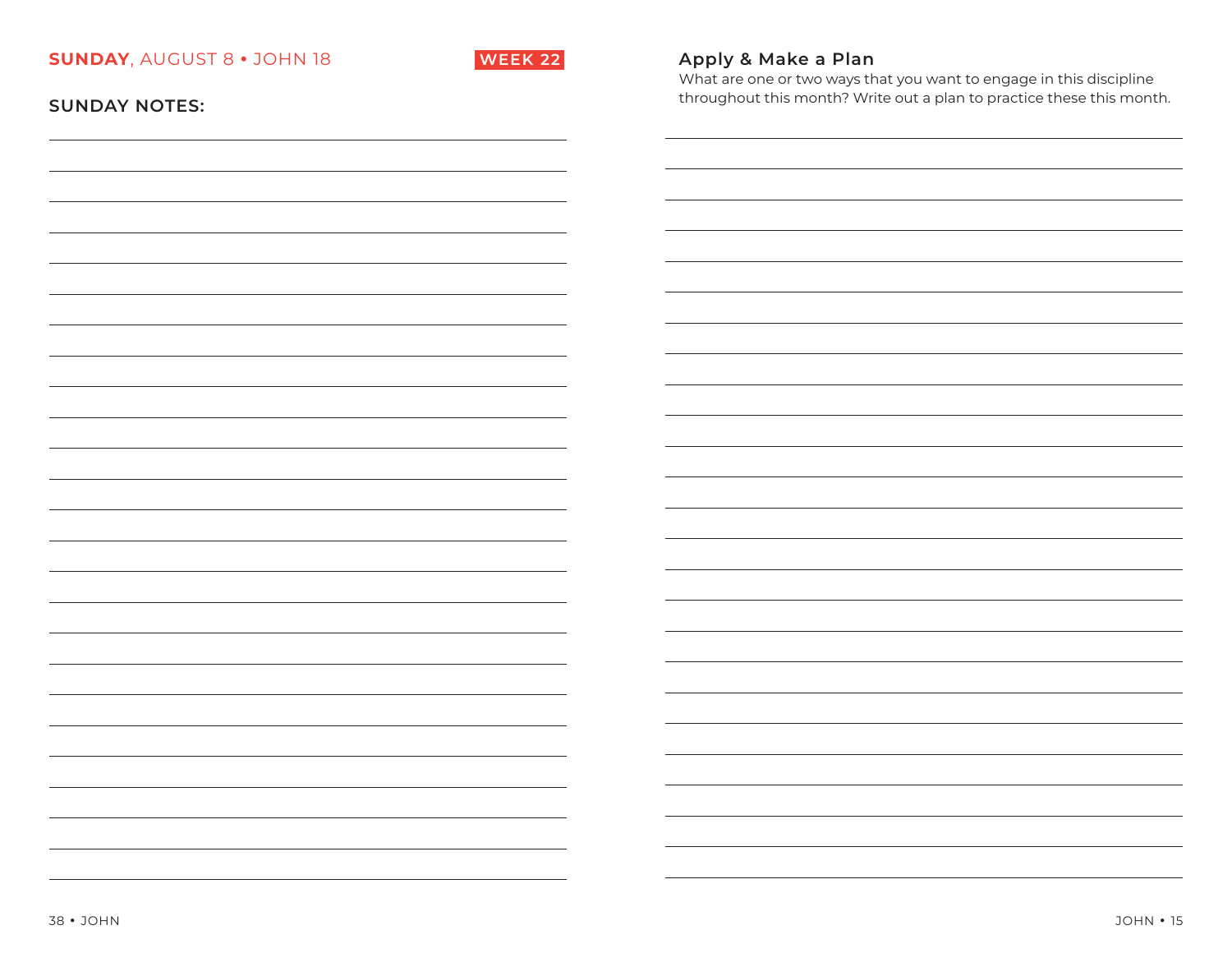

## **JULY 4 SPEAKER: GARY JONES, NWH Youth Pastor**

I am just a guy who loves Jesus! I can look back at my life as a Christian and say that God has been incredibly faithful and continually called me to take next steps in the faith. I believed as a young boy, remember serving in kids camp when I was

in elementary school, prayed for my friends in middle school, led someone to faith in Jesus when I was in high school, served in campus ministry at my state university, and felt a call to ministry my senior year there.

The next chapter of my life was becoming a high school art teacher, where my mission field was the 150 students in my classes and after one year of teaching, I became the youth pastor at a small church in Southern Illinois where Tara and I lived for 4 years. We got married in the fall of 2014 and moved to Plano, TX in January of 2015 where I accepted the call to serve as the youth and young adult pastor of our church there in the suburbs of Dallas. I also served as the regional director of a youth camp in Texas, led teams at camps in Ohio, Pennsylvania, and Massachusetts, and got the opportunity to serve twice in Wales as a camp speaker. It has been the biggest blessing to be able to serve God wherever he calls us, which led us to Corvallis a year and a half ago – and we LOVE it here! I enjoy bow hunting and riding dirt bikes and Tara loves photography and design. Lou loves hanging out with her friends, reading, and being cool. This family we have found in Corvallis is so special! Thank you for loving us well.

Tara and I have served together in campus ministry, children's ministry, youth, young adults, camp teams, and mission trips...working with young people always keeps things fresh and exciting – they keep you on your toes! Through our ministry – we have served alongside each other, and now serve together in our toughest and best role yet – raising our daughter, Lou!

I love serving here at Northwest Hills as the youth pastor and intern director! One fun fact about me is that at last count, I have been to 27 camps...this summer will bump that to 29. It's hard to say whether that has added or subtracted a few years to or from my life...but no matter the cost – living all-in for Jesus is WORTH IT!

### **A** – APPLY

How can you apply what you learned from today's verse(s) to your life? Is there a command to obey? A sin to confess? Or a promise you can claim? Record here the thoughts God brought to your mind as you read the passage and/or a plan to live out this verse.

## **R** – RESPOND

Write here your response to God. Your response to the passage may take on many forms. You may indicate what you are going to do because of what you have learned. You may respond by writing out a prayer to God.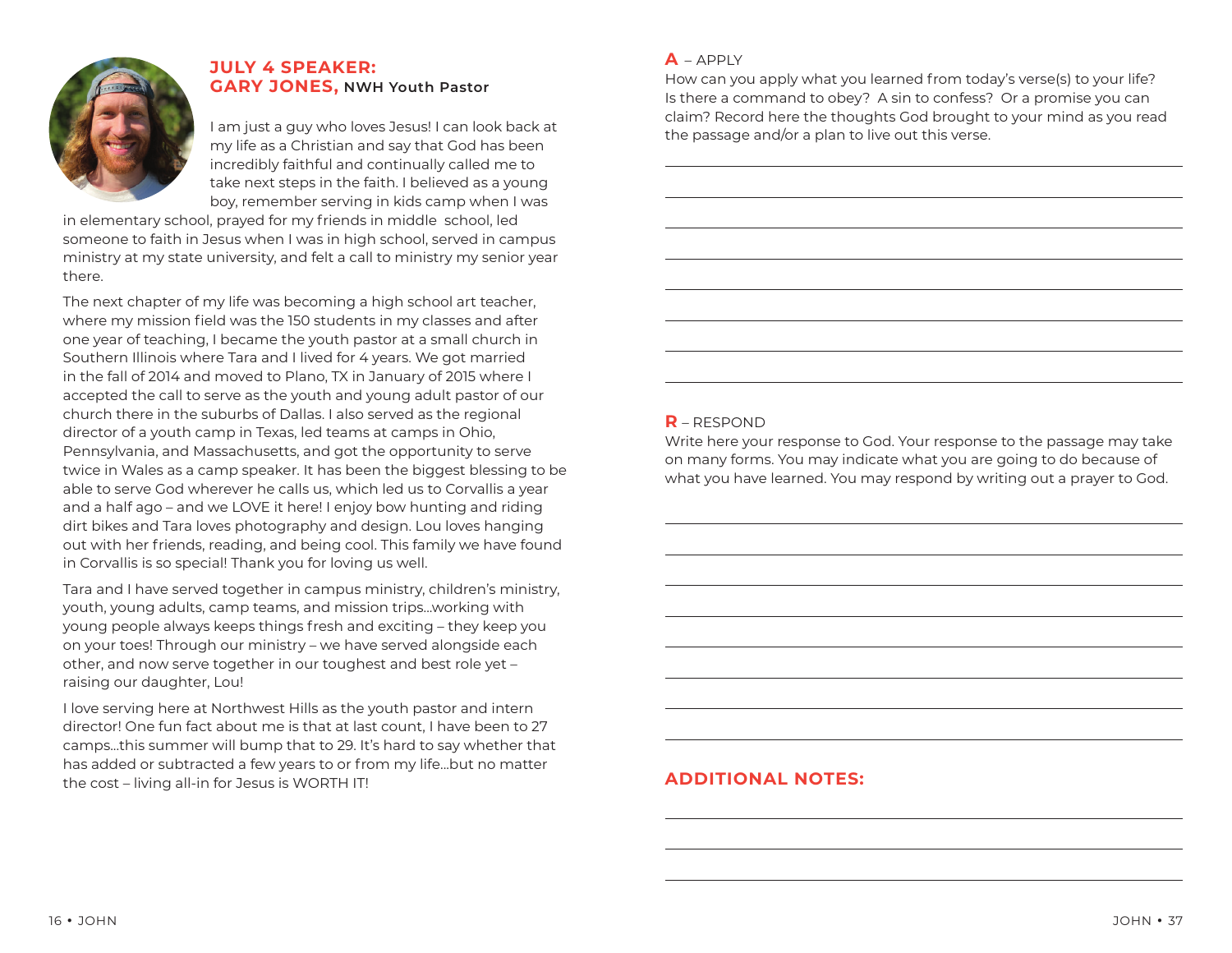*Read Sunday's passage. Begin with prayer as you open up the Word.* 

#### **H** – HIGHLIGHT

After reading the passage of scripture, highlight each verse that speaks to you by copying it out in your journal below.



### **SUNDAY NOTES:**

### **E** – EXPLAIN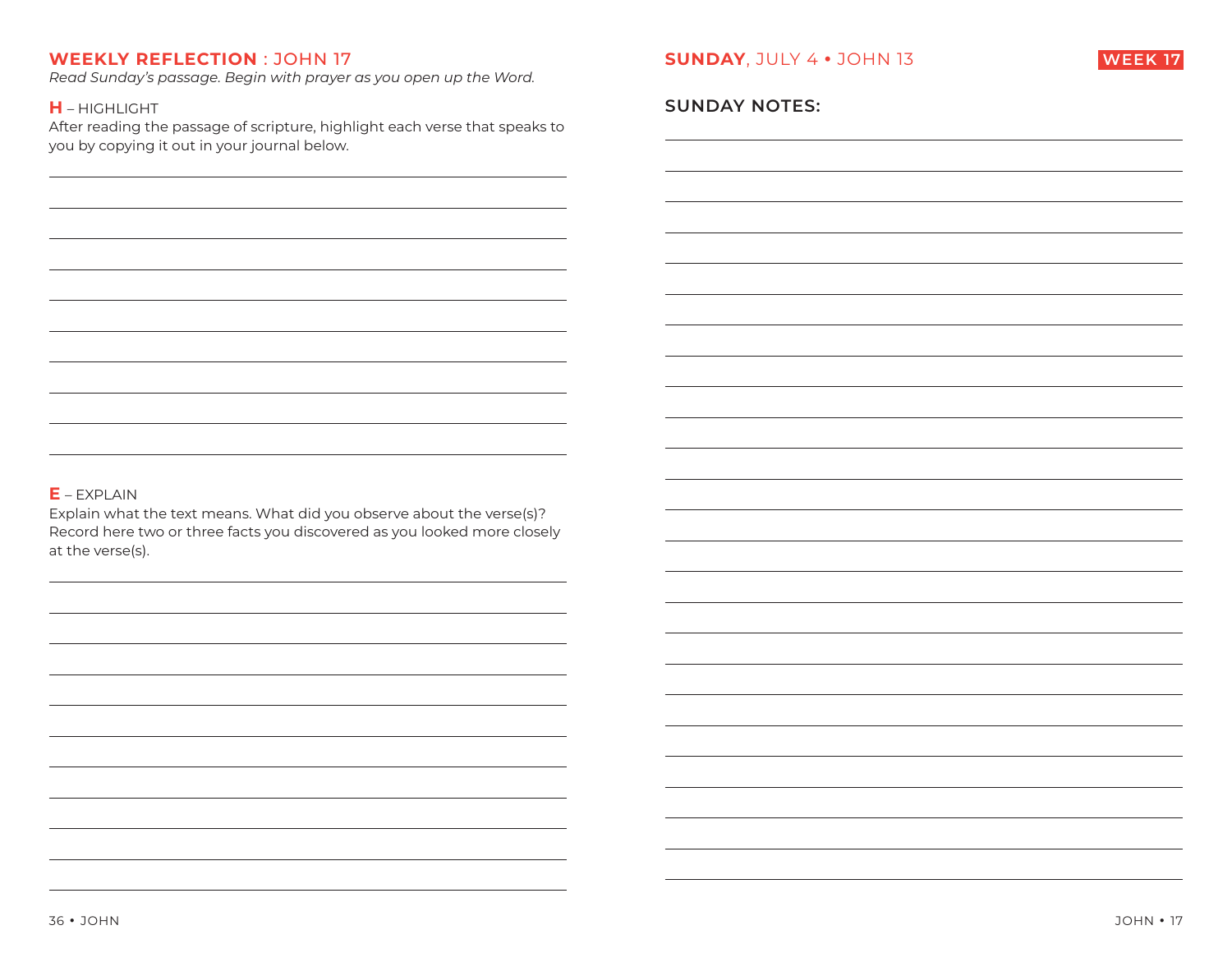*Read Sunday's passage. Begin with prayer as you open up the Word.* 

#### **H** – HIGHLIGHT

After reading the passage of scripture, highlight each verse that speaks to you by copying it out in your journal below.



### **SUNDAY NOTES:**

#### **E** – EXPLAIN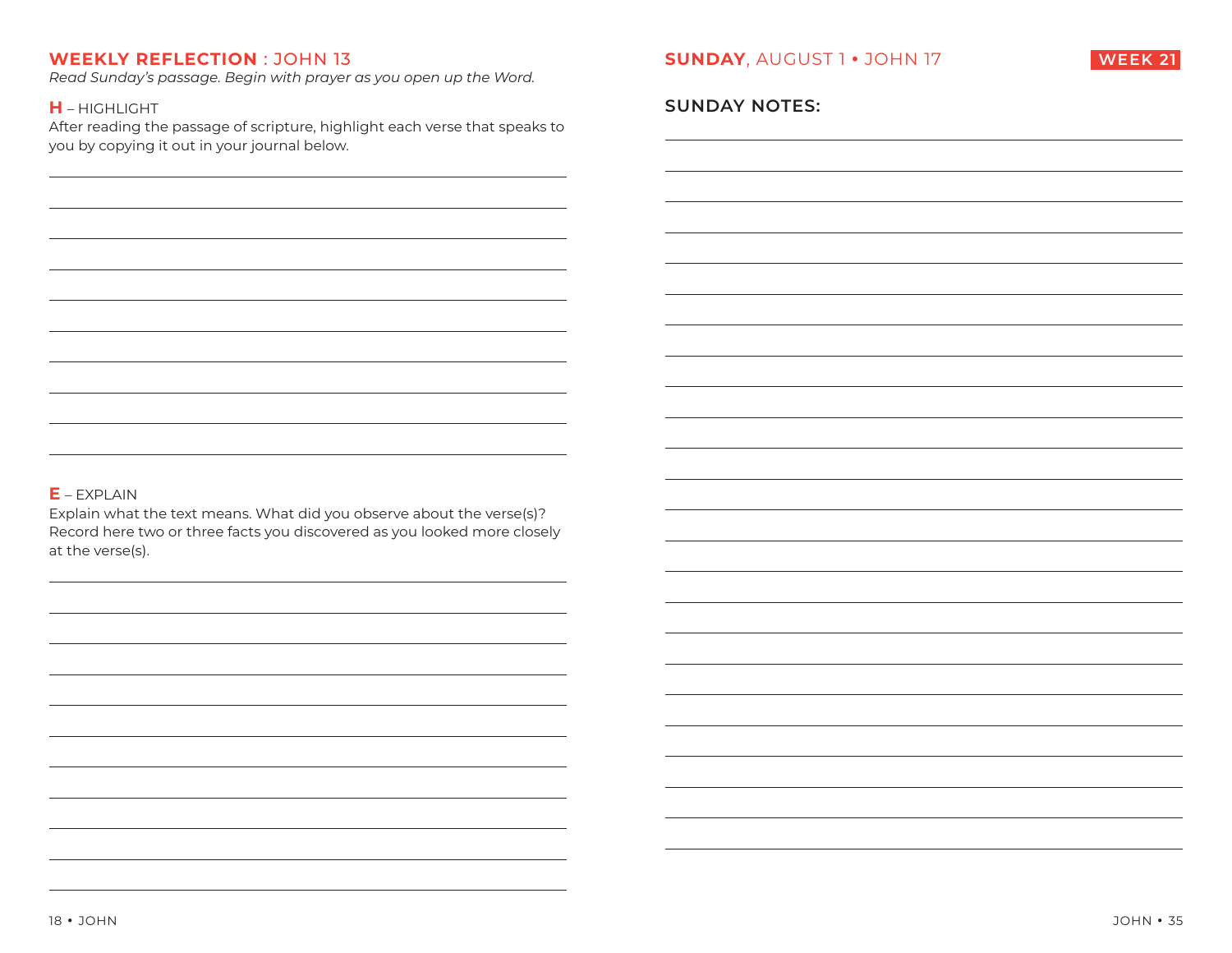

# **AUGUST 1 SPEAKER: CALEB HUNT, NWH Ministry Partner**

While I grew up in a loving Christian home, it wasn't until late in college that I began to understand the love of Jesus, and fell in love back. It was a love that radically changed my life, and forced me to wrestle with many questions about

the faith I thought I already knew, and come out the other side even more inspired to worship. During that formative time I was graciously grafted into the Christian community on campus known as Cru, where I was showered with love and spiritual fertilizer, and met an amazing gal named Christina.

God then chose to test my parents' faith by giving me a heart for the world and sending me to the other side of it for two years in a wonderful country we affectionately call "East Asia." It was there that God opened my eyes to see even more of the beauty of the gospel through the lens of other cultures, and helped me develop the intellectual side of my faith by allowing me to look like a fool a lot. Working alongside Cru staff, students and other missionaries from nine different countries, I learned how truly diverse and united the body of Christ really is, and caught a glimpse of what unity could look like.

Upon returning home, Christina decided to give me a chance, and God taught me firsthand about miracles. We returned to East Asia as a family, where we served for three more years, and God taught us both about humor by giving us two sets of twins. Since returning home, we have grown in our passion to make Jesus known among every people and culture, as we continue to serve in Cru and shower the next generation of American and international students with love and spiritual fertilizer.

Over the years God has taught me many things, including the fact that walking with Jesus can be honest, difficult, and even a little funny sometimes. I love to have authentic conversations about Jesus, and to help others wrestle with the faith they thought they already knew, and come out the other side even more inspired to worship.

### $\triangle$  – APPLY

How can you apply what you learned from today's verse(s) to your life? Is there a command to obey? A sin to confess? Or a promise you can claim? Record here the thoughts God brought to your mind as you read the passage and/or a plan to live out this verse.

# **R** – RESPOND

Write here your response to God. Your response to the passage may take on many forms. You may indicate what you are going to do because of what you have learned. You may respond by writing out a prayer to God.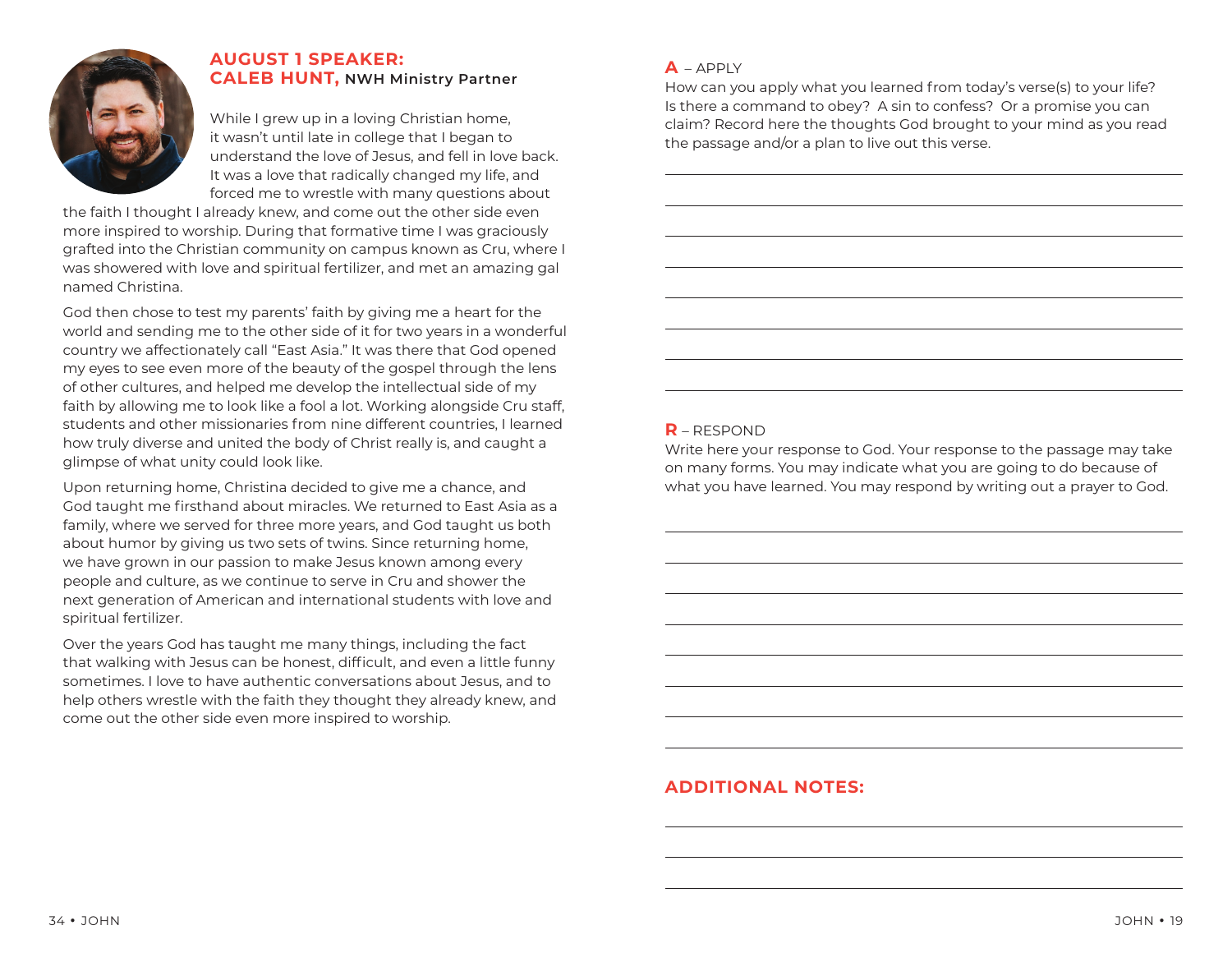

# **JULY 11 & 18 SPEAKER: JUSTIN JACKSON, NWH Worship Director**

You may have guessed by the thick-rimmed glasses or skinny jeans that I'm a Portland native; though surprisingly, you'll never find a cup of coffee in my hand. I'm a classic 'Christian Family' kid, which I realize may not make for the most exciting story, but it's worth giving you a quick glance, if only to

showcase how good God is and how stubborn I am. My story has been one full of God's unending faithfulness. Nearly every time He has placed an opportunity for growth in front of my feet, I've turned to the side and thought, "That's nice, but I'm going to see if this works out first." And, without exception, every time I have strayed, or thought my choice made for a better path, He has gently nudged me back to where I was supposed to be. As an example, have you ever thought to yourself, "I don't know exactly what I want to be when I grow up, but I know I WON'T be doing THAT"? For me, 'THAT' was full-time ministry. So it stands to reason that God would eventually lead me straight to Northwest Hills. I won't call it an easy path, or a straight path, or even a painless path. Jesus had it right when He called the way 'narrow'. I wandered off more times than I care to admit, and carry a few scars to prove it. But God is faithful, and here I am.

God has this fantastic, painful way of helping us overcome our vices by providing multitudinous opportunities to display the corresponding virtue. My vice is fairly easy to spot once you talk to me for longer than five minutes. Pride. Pride is just the worst. It's often subtle enough to go unnoticed and uncondemned, but it slowly feeds all other vices and poisons relationships. Unfortunately, pride's counter virtue is humility, which, unless you're a naturally humble person, is gained very painfully. Ever wonder why the words 'embarrassing' and 'humiliating' are synonyms? It's because the most common way to be made more humble is to fail, or feel embarrassment, or watch all your plans fall apart. If I were to sum up my four years working in ministry at Northwest Hills, 'Humbling' would only begin to scratch the surface of what God has been doing in my life. But let me encourage you if you are afraid of humiliation, or, like me, struggle with pride. There is no greater breath of fresh air, or empowering gift of life, than to be consistently humiliated by God, and forced to let go of your pride, and trust His process of making you into the person you are meant to be. Like many aspects of discipleship with Jesus, it's not easy, but it is very much worth it.

So if you ever get a chance to talk with me after a service, or stop by the church office to chat, ask me how God has been humbling me this week. Chances are I'll already have two or three good stories for you.

# **Apply & Make a Plan**

What are one or two ways that you want to engage in this discipline throughout this month? Write out a plan to practice these this month.

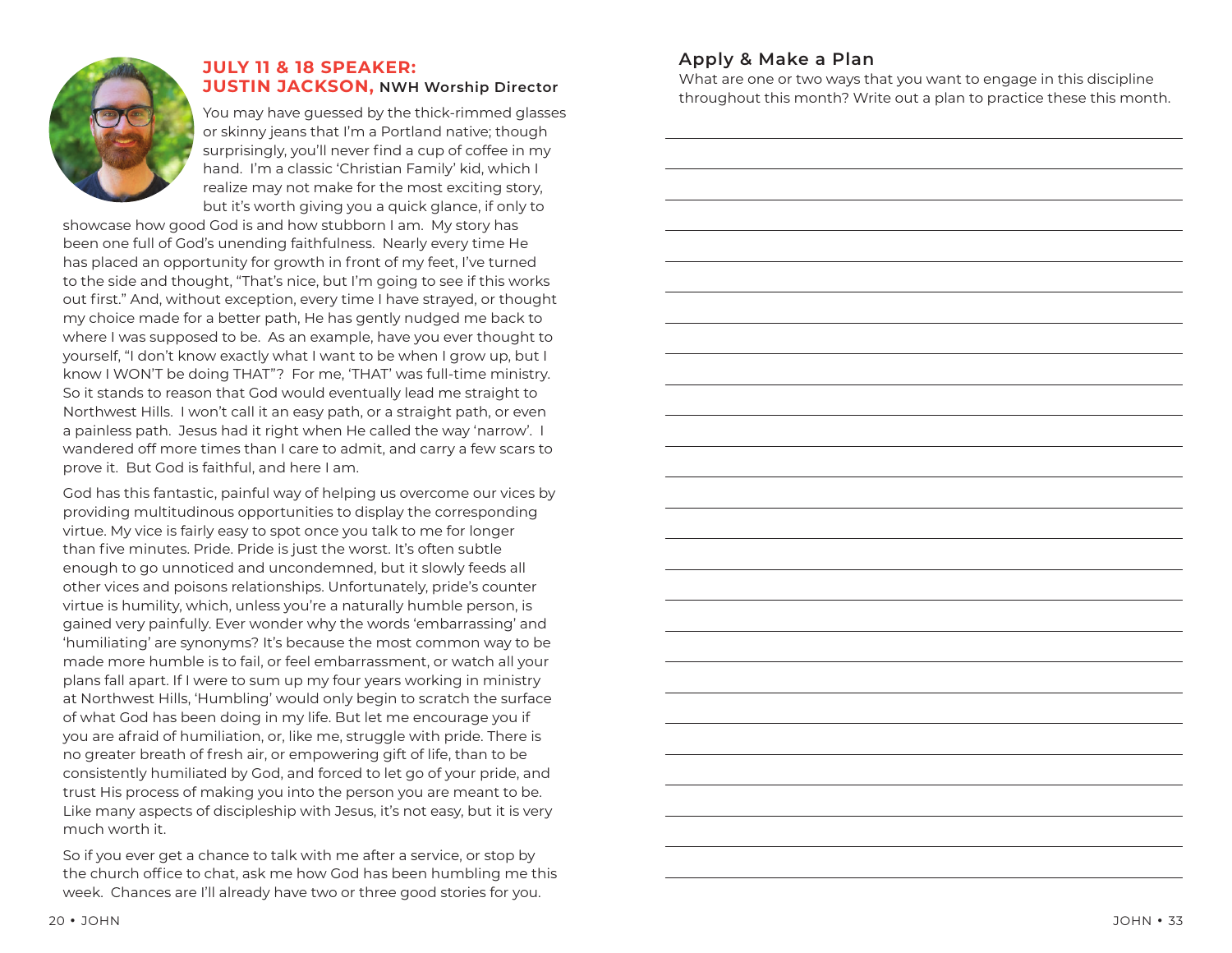# **SUNDAY**, JULY 11 **•** JOHN 14

**SUNDAY NOTES:** 



# **AUGUST**THE DISCIPLINE OF SIMPLICITY

A great verse in scripture that speaks to how we ought to live in simplicity comes from **Proverbs 30:8-9:**

*8b Give me neither poverty nor riches; feed me with the food that is needful for me, 9 lest I be full and deny you and say, "Who is the Lord?" or lest I be poor and steal and profane the name of my God.*

The Biblical writers speak so much about economics and our natural desire to think we don't have enough. Enough money, enough time, enough clothes, enough friends, enough adventures, enough intimacy, enough entertainment. Thousands of years ago, God gave these words to us in **Deuteronomy 5:21:**

 *'And you shall not covet your neighbor's wife. And you shall not*  desire your neighbor's house, his field, or his male servant, or *his female servant, his ox, or his donkey, or anything that is your neighbor's.'* 

If that were written today it would say, "Don't believe the lies from Amazon, Zillow, Instagram, Toyota, Travelocity, Target, Tinder or TikTok that you need everything that you don't have." We are sold a bill of goods that says, "to have the good life, we need more."

Jesus sheds light on the battle that rages in many of us in **Matthew 6:19-21:** 

*Do not lay up for yourselves treasures on earth, where moth and rust destroy and where thieves break in and steal, 20 but lay up for yourselves treasures in heaven, where neither moth nor rust destroys and where thieves do not break in and steal. 21 For where your treasure is, there your heart will be also.*

It can be so easy to devote our lives to storing up treasures here on this earth like bigger houses, nicer cars, better vacations, or the biggest lie of all, security. The invitation to a life of simplicity however is to be satisfied with GOD alone and to not try to fill your life with more of what you don't have, which, if you are not careful, will steal your heart from following Jesus.

The discipline of simplicity is the invitation to refrain from MORE; more of all kinds of things. Take this month to think and pray through how you might simplify your life.

*— Pastor Josh Carstensen*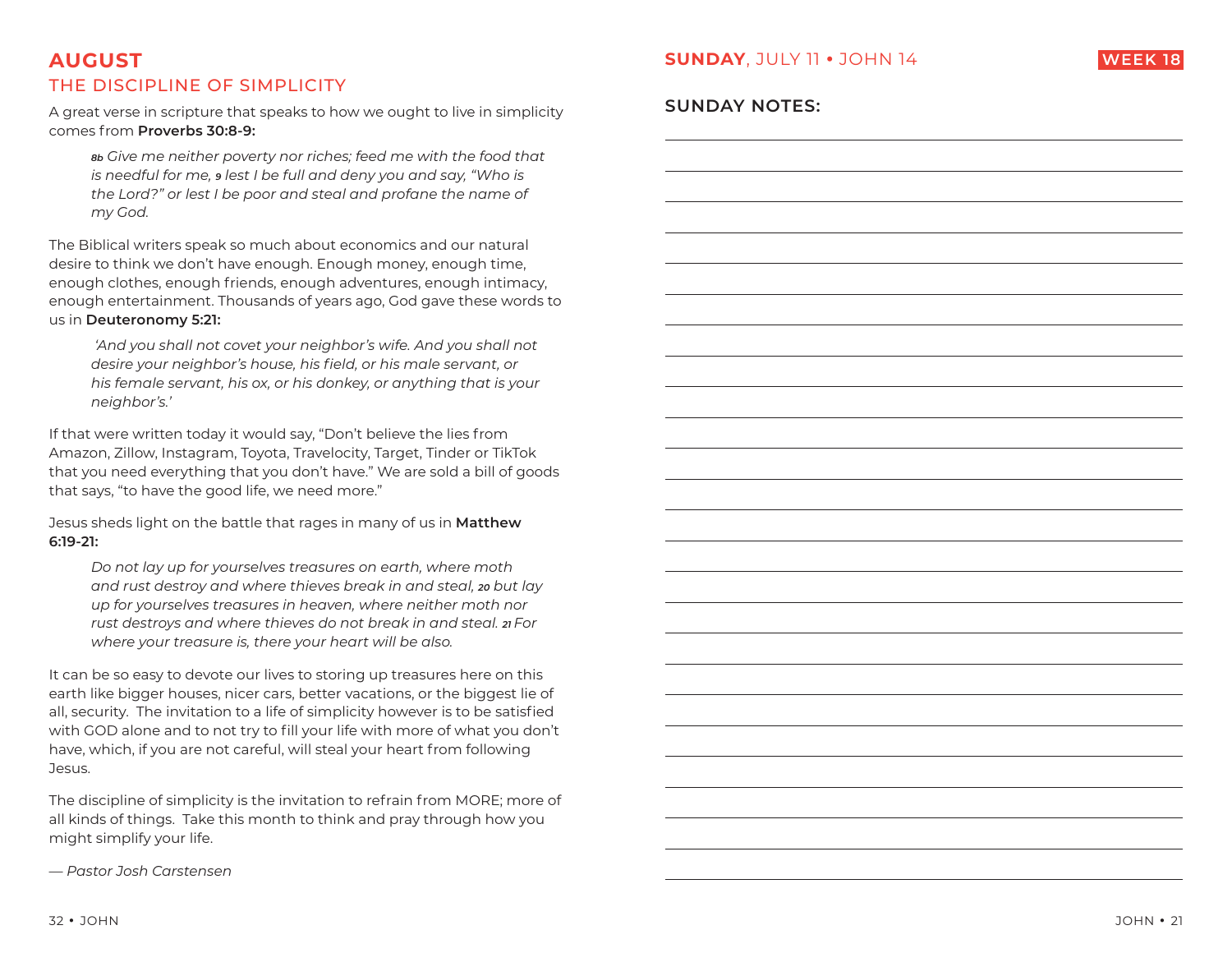*Read Sunday's passage. Begin with prayer as you open up the Word.* 

## **H** – HIGHLIGHT

After reading the passage of scripture, highlight each verse that speaks to you by copying it out in your journal below.

#### **A** – APPLY

How can you apply what you learned from today's verse(s) to your life? Is there a command to obey? A sin to confess? Or a promise you can claim? Record here the thoughts God brought to your mind as you read the passage and/or a plan to live out this verse.

### **R** – RESPOND

Write here your response to God. Your response to the passage may take on many forms. You may indicate what you are going to do because of what you have learned. You may respond by writing out a prayer to God.

### **E** – EXPLAIN

Explain what the text means. What did you observe about the verse(s)? Record here two or three facts you discovered as you looked more closely at the verse(s).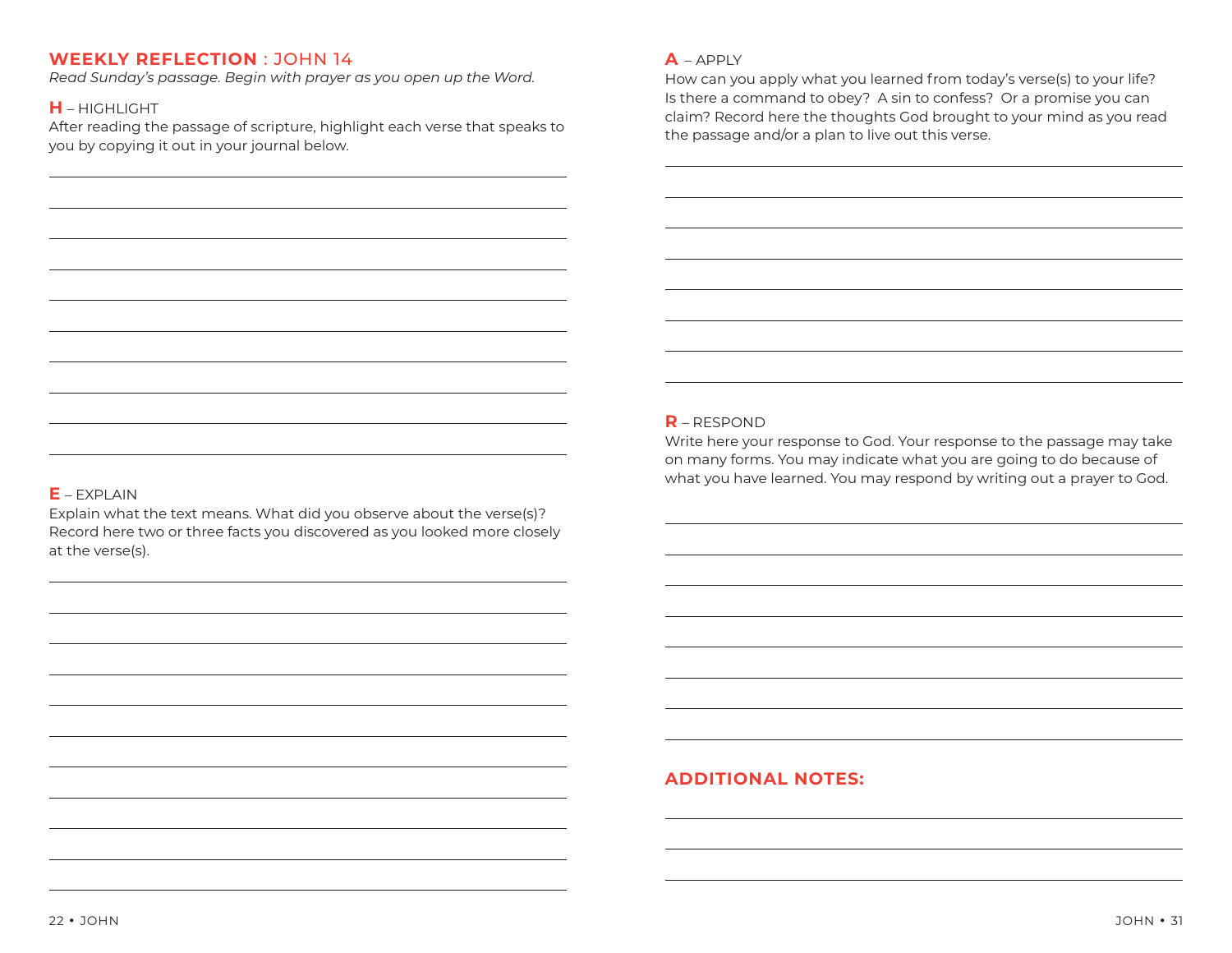*Read Sunday's passage. Begin with prayer as you open up the Word.* 

## **H** – HIGHLIGHT

After reading the passage of scripture, highlight each verse that speaks to you by copying it out in your journal below.

#### **A** – APPLY

How can you apply what you learned from today's verse(s) to your life? Is there a command to obey? A sin to confess? Or a promise you can claim? Record here the thoughts God brought to your mind as you read the passage and/or a plan to live out this verse.

### **R** – RESPOND

Write here your response to God. Your response to the passage may take on many forms. You may indicate what you are going to do because of what you have learned. You may respond by writing out a prayer to God.

### **E** – EXPLAIN

Explain what the text means. What did you observe about the verse(s)? Record here two or three facts you discovered as you looked more closely at the verse(s).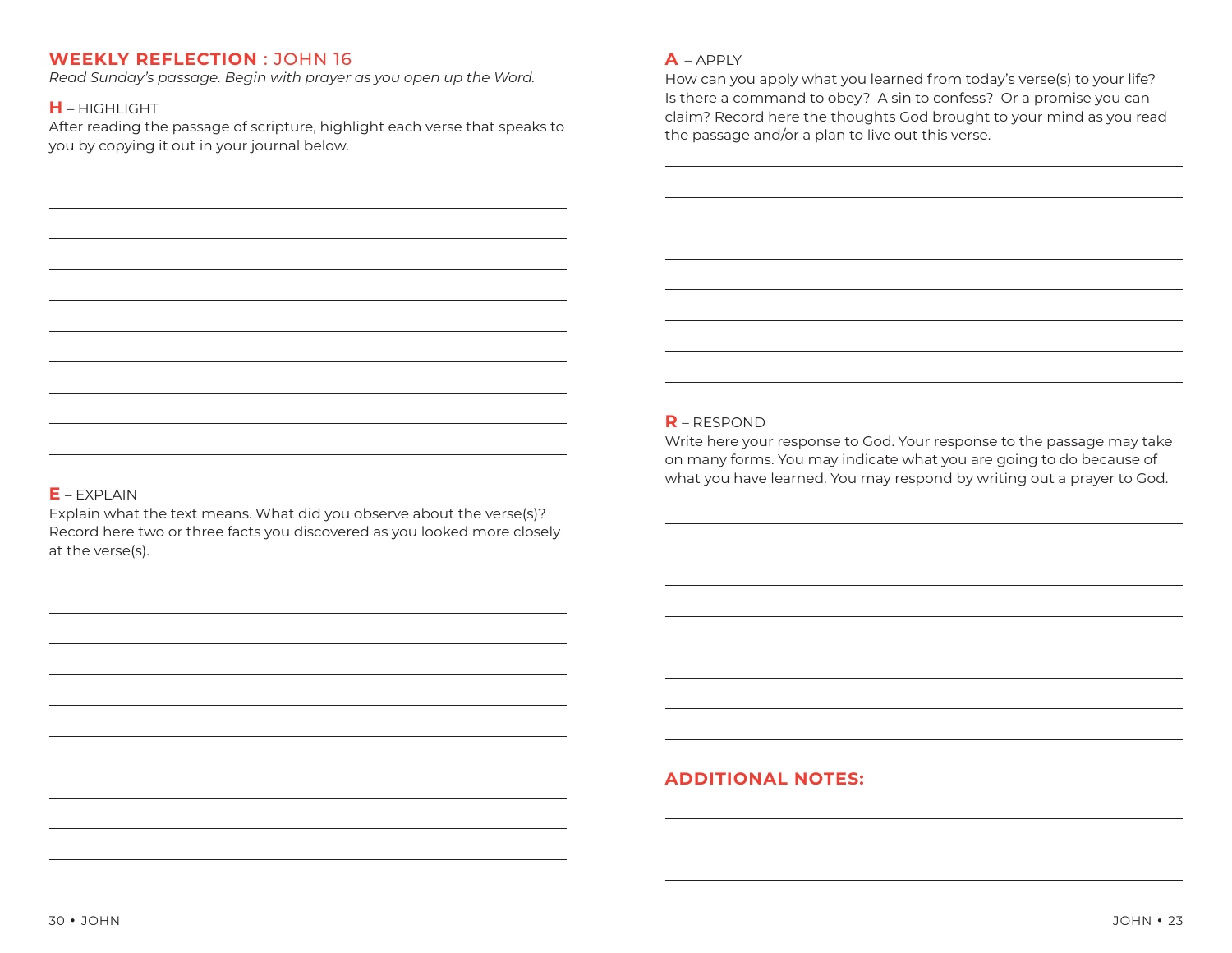| <b>SUNDAY, JULY 18 . JOHN 15</b> | <b>WEEK 19</b>           | <b>SUNDAY, JULY 25 . JOHN 16</b> | <b>WEEK 20</b> |
|----------------------------------|--------------------------|----------------------------------|----------------|
| <b>SUNDAY NOTES:</b>             |                          | <b>SUNDAY NOTES:</b>             |                |
|                                  |                          |                                  |                |
|                                  |                          |                                  |                |
|                                  |                          |                                  |                |
|                                  |                          |                                  |                |
|                                  |                          |                                  |                |
|                                  |                          |                                  |                |
|                                  |                          |                                  |                |
|                                  |                          |                                  |                |
|                                  |                          |                                  |                |
|                                  |                          |                                  |                |
|                                  |                          |                                  |                |
|                                  |                          |                                  |                |
|                                  | $\overline{\phantom{a}}$ |                                  |                |
|                                  | $\overline{\phantom{0}}$ |                                  |                |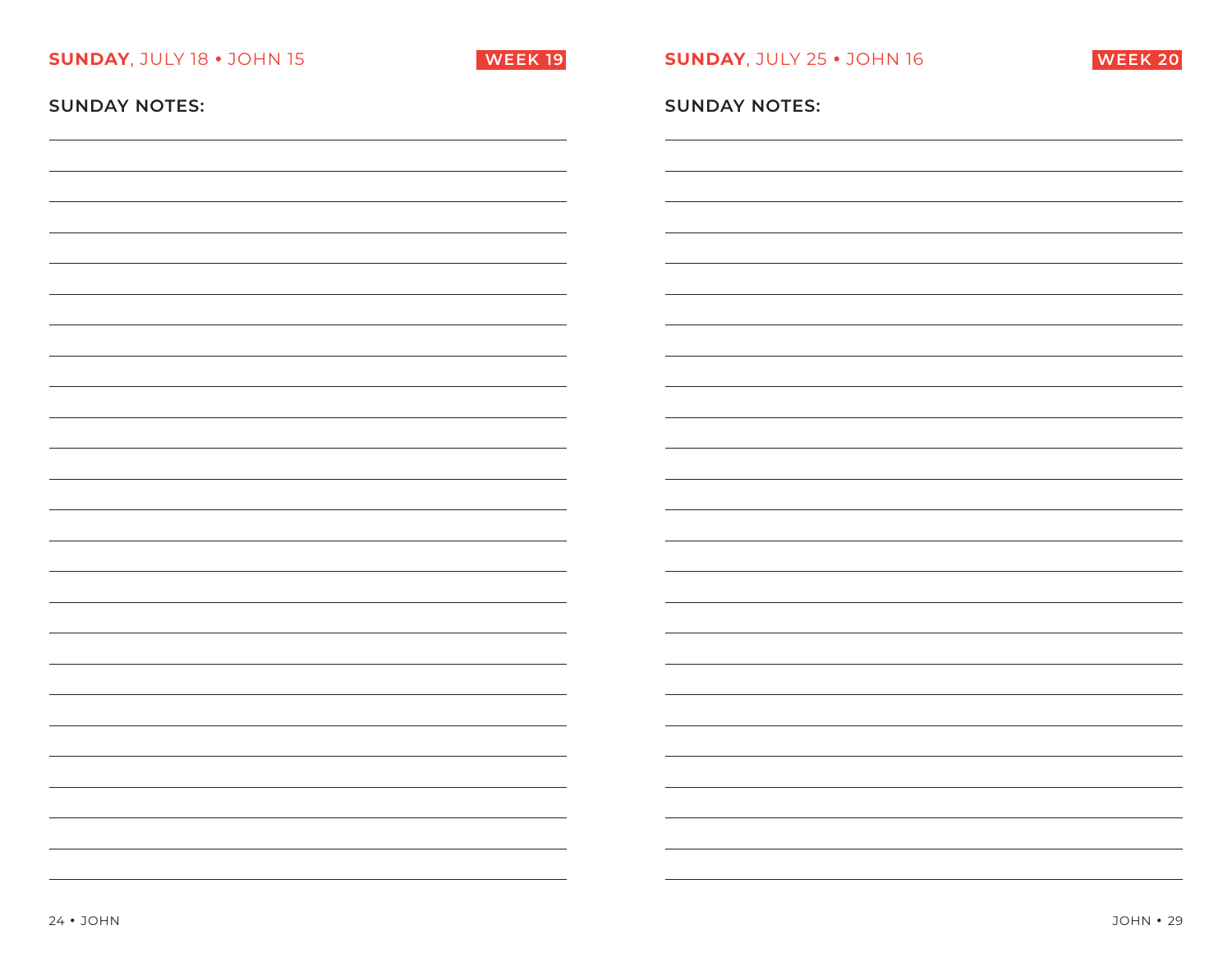

# **JULY 25 SPEAKER: CHAD WEAVER, Special Guest**

I was born and raised on a dairy near Astoria, Oregon. My parents took my two older brothers and I to the same church every week. I was blessed to grow up in a Godly home. I gave my heart to Christ when I was six at a puppet show. Although

there were ups and downs through high school, I've always tried to follow God. In 2001 I came to OSU and lived on campus and met great friends that were "Jesus freaks." They brought me to Real Life. It was a Bible study that had several hundred students meeting at Arnold dining center on Tuesday nights. Different leaders began to empower me, so I began to serve. I'd come early and set up or stay late and tear down. One leader encouraged me to lead a small group Bible study. Another encouraged me to help organize the Real Life Retreat. I loved having the opportunity to serve and lead.

Once I completed my bachelor's degree in 2005, I went to Cornerstone School of Ministry at Calvary Corvallis for a year. It was foundational in giving me tools for life and ministry. After finishing I decided to finish my master's at OSU to be a high school teacher, but at the end of my master's degree the Real Life pastor asked me to come on staff. So, after praying about it, I took a step of faith in the summer of 2007 and began raising support to do ministry full-time with Real Life at Oregon State, and later in spring 2016 became the college pastor at Calvary Corvallis. I never imagined being a full-time campus missionary for 14 years, but I've been blessed to work with awesome students and leaders. I've enjoyed leading Bible studies at fraternities, chapels for sports teams, All-Campus worship nights, and getting to share the love of Jesus with students. I also work with Fellowship of Christian Athletes (FCA) at OSU.

In August 2011, I married my best friend, Bethany. She's an amazing mommy to our kids (Claire & Caleb) and works part-time as a nurse at Good Samaritan. Besides college ministry, we have a passion for missions and have led many teams in various countries. We love our city and campus, and love partnering with the other churches and college ministries in our community to reach others with the love of Jesus.

# **WEEKLY REFLECTION** : JOHN 15

*Read Sunday's passage. Begin with prayer as you open up the Word.* 

### **H** – HIGHLIGHT

After reading the passage of scripture, highlight each verse that speaks to you by copying it out in your journal below.

### $F$  – **EXPLAIN**